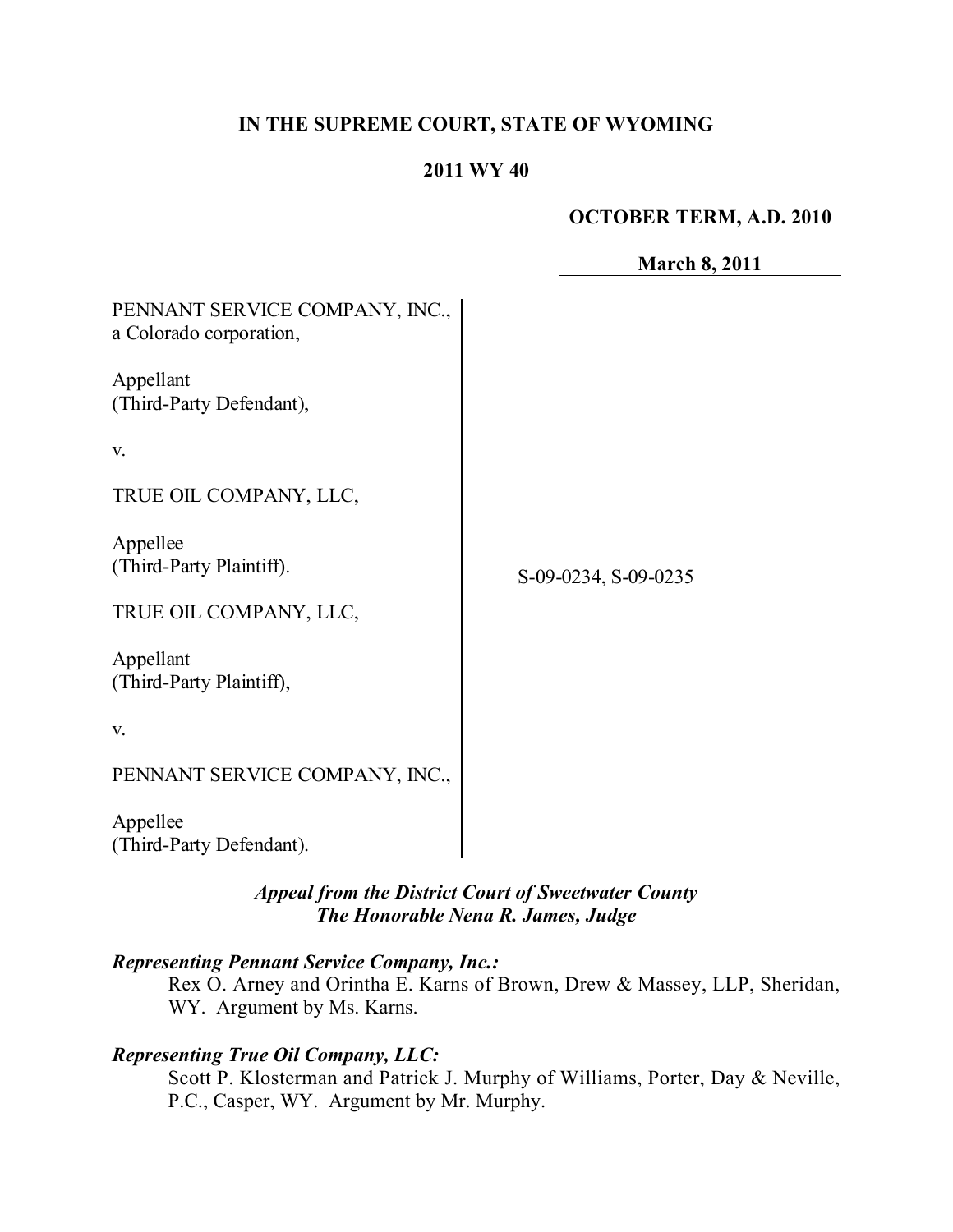## *Before KITE, C.J., and GOLDEN, HILL, VOIGT\*, and BURKE, JJ.*

\*Chief Justice at time of oral argument.

*HILL, J., delivers the opinion of the Court; BURKE, J., files a special concurrence/dissent.*

**NOTICE: This opinion is subject to formal revision before publication in Pacific Reporter Third. Readers are requested to notify the Clerk of the Supreme Court, Supreme Court Building, Cheyenne, Wyoming 82002, of any typographical or other formal errors so that correction may be made before final publication in the permanent volume.**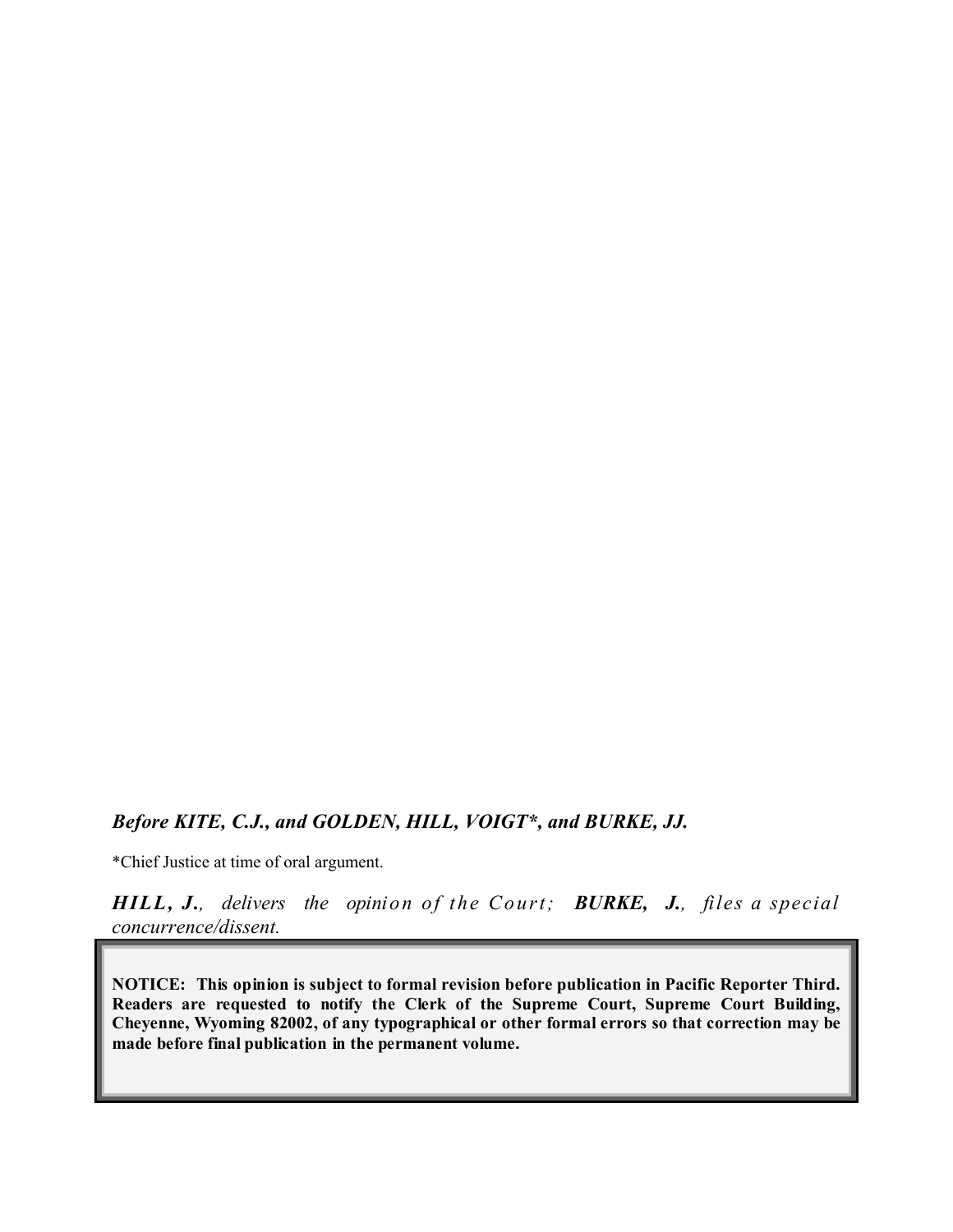#### **HILL,** Justice.

[¶1] This is an appeal and a cross-appeal between True Oil Company, LLC, and Pennant Service Company, Inc., a Colorado corporation. Both companies were originally involved in a negligence action brought by Christopher Van Norman after he was injured in an oil well accident. True Oil settled out of court with Van Norman for \$500,000.00. The original suit was resolved in 2005, leaving only a third-party suit that alleged breach of contract and indemnification between True Oil and Pennant. After a bench trial on those issues, the trial court found in favor of True Oil. Pennant was found to have breached the contract, and the court awarded True Oil \$500,000.00 in damages. This appeal followed.

#### **ISSUES**

*Case 09-0234*

[¶2] Pennant states its issues as follows:

A. Was the indemnitee entitled to damages after failing to prove its damages came as a result of the breach of contract? B. In the alternative, if the indemnitee is entitled to the award of damages from the indemnification clause, then:

1. Did the trial court err by ruling that an indemnitee's burden of showing potential liability is met merely by the existence of the original plaintiff's claim?

2. Did the trial court err by ruling that when only an indemnity issue is presented, there is no right to a jury trial?<sup>1</sup>

True Oil states the issues this way:

 $\overline{a}$ 

A. Should each of Pennant Well Service, Inc.'s, appellate arguments be resolved in favor of True Oil Company, LLC, as a result of Pennant Well Service, Inc.'s, admissions, stipulation, concession, and failure to raise these arguments in district court?

B. Did the district court correctly find that the indemnitee, True Oil Company, LLC, was entitled to \$500,000.00 in breach of contract damages from indemnitor, Pennant Well Service, Inc.?

 $<sup>1</sup>$  The district court found that neither party had demanded a jury trial and that decision was not appealed.</sup> Accordingly, we shall not consider this issue further.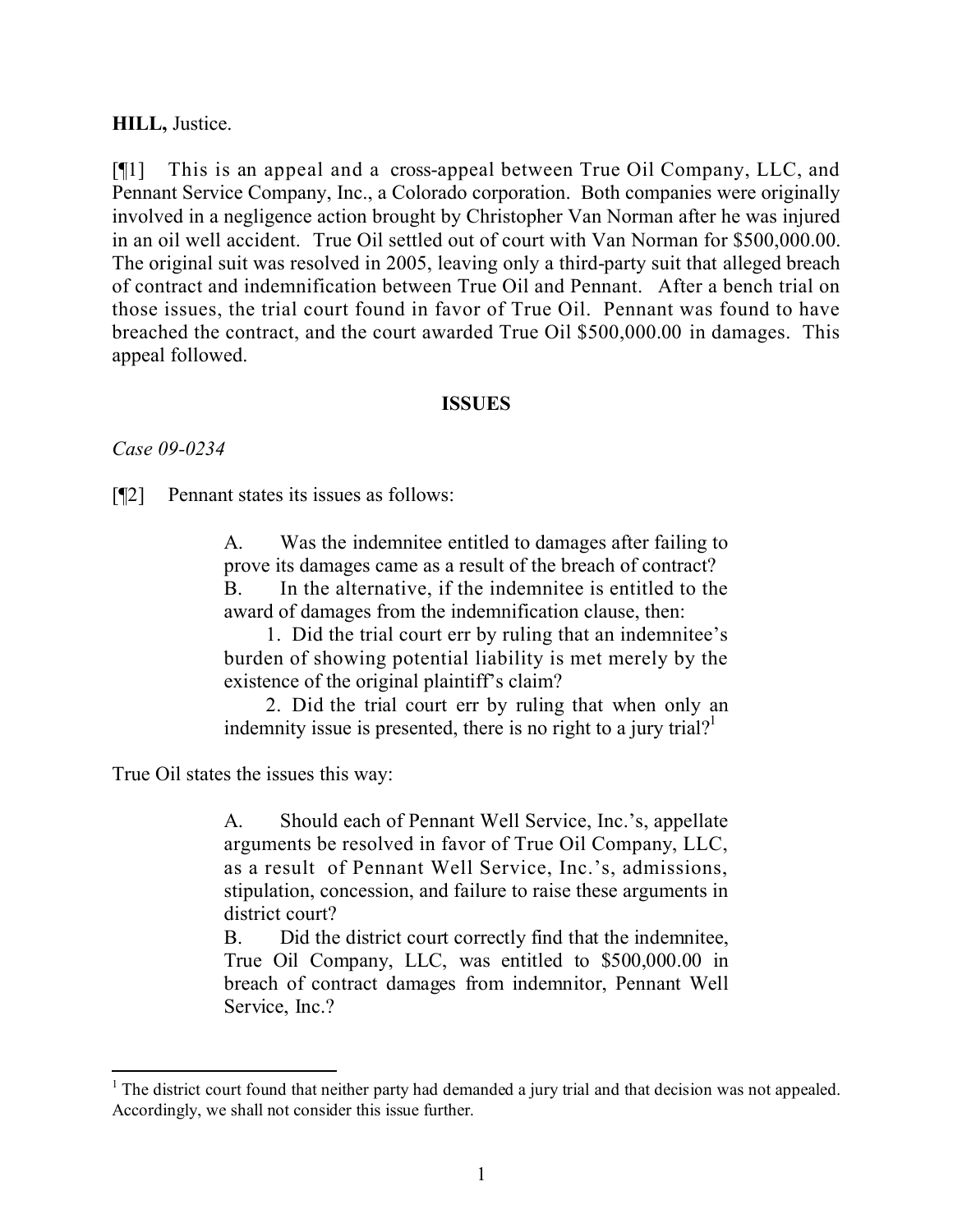#### *Case 09-0235*

In its cross appeal, True Oil presents the following issues:

1. Did the district court abuse its discretion when it failed to award attorney's fees to True when an express contractual provision exists for such an award, and True proved its fees at trial without rebuttal from Pennant?

2. Did the district court abuse its discretion when it failed to award prejudgment interest to True on the liquidated settlement sum of \$500,000.00 and the attorney's fees it incurred?

Pennant rephrases the issues as follows:

A. Whether a provision for attorney's fees contained solely in an indemnification clause allows an indemnitee to recover attorney fees for a direct negligence action where the indemnification clause is void pursuant to Wyo. Stat. Ann. § 30-1-131.

B. Whether a provision for attorney's fees contained solely in an indemnification clause allows an indemnitee to recover attorney fees in an action between the parties to the contract attempting to establish a right to indemnification.

C. Whether prejudgment interest is available on a settlement amount involving the discretion and opinion of the party seeking the interest.

D. Whether prejudgment interest is available on attorney's fees in the absence of applicable statutory authority and absence of notice.

## **FACTS**

[¶3] On July 3, 2001, Christopher Van Norman was severely burned as the result of a flash fire on an oil and gas well owned by True Oil Company, LLC (True Oil), a Wyoming based company that owns and operates various oil and gas wells throughout Wyoming. Van Norman was employed by Pennant Service Company, Inc., a Colorado corporation that contracted with True Oil to provide the necessary equipment, as well as a four-person crew to perform "workover" operations on the True Oil well.

[¶4] Van Norman filed suit against True Oil, Halliburton, Inc., Weatherford, and eventually Pennant alleging, among other things, that "…True Oil failed to properly and safely supervise said project, and otherwise failed to implement basic and important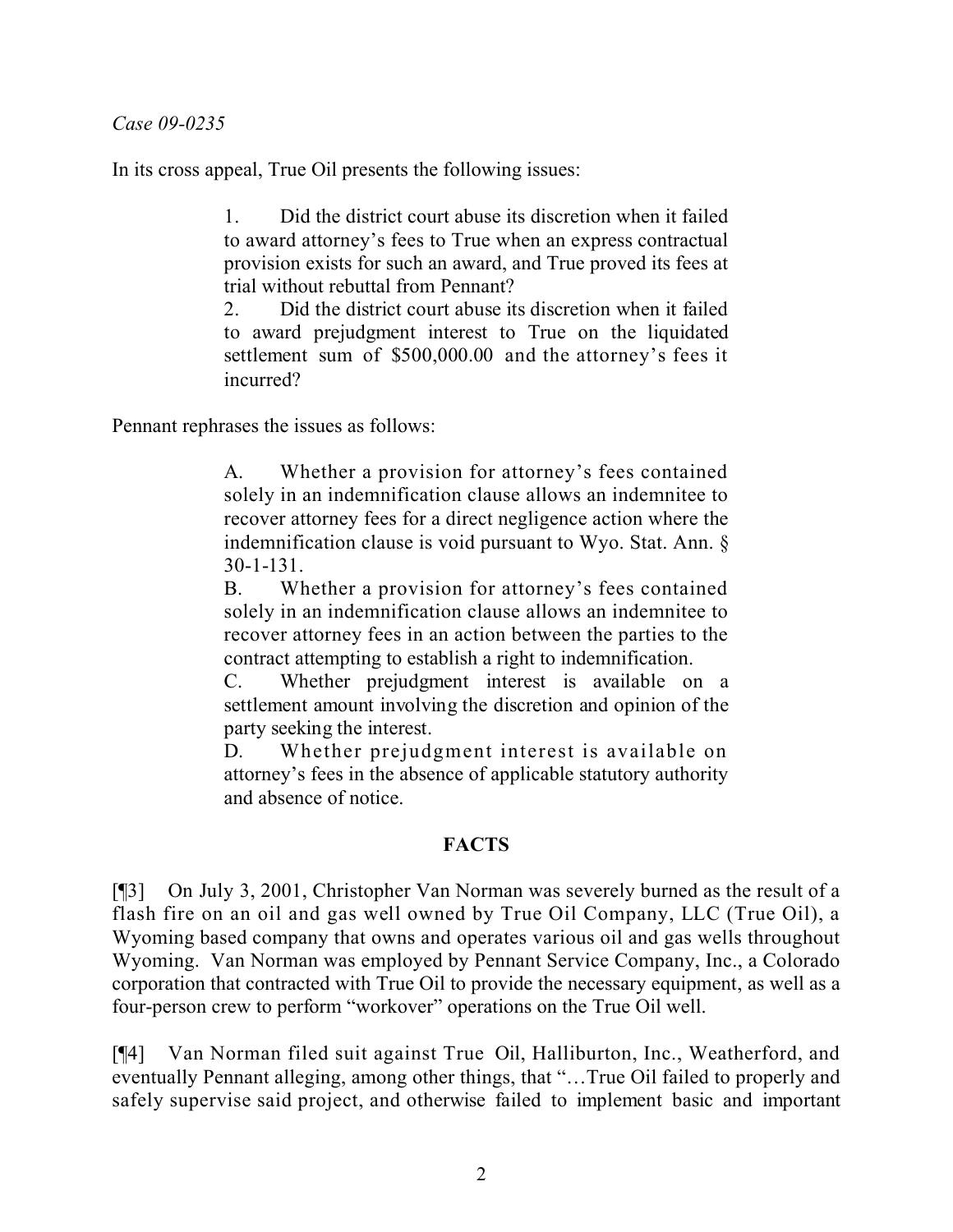safety precautions and/or to supervise the proper placement of equipment at the well thereby creating or failing to prevent a dangerous work environment for [Van Norman]," and that "Pennant and its employees, excluding himself, were negligent and that such negligence is imputed to True Oil under the legal theory of respondeat superior."<sup>2</sup>

[¶5] True Oil filed a third-party complaint against Pennant, alleging that Pennant breached the terms of its Master Service Contract (MSC). True Oil alleged that Pennant breached the MSC by: (1) failing to provide fully trained personnel capable of operating its equipment and performing its work; (2) failing to provide a full crew to perform its work; (3) failing to perform its work in a good and workmanlike manner; (4) failing to perform its work in compliance with all state and federal laws, rules, and regulations; and (5) failing to furnish True with insurance coverage. In its answer to True Oil's thirdparty complaint, Pennant admitted that it agreed to indemnify True Oil for the amount of any judgment or settlement that might be entered against True Oil which is attributable to the negligence of Pennant and its employees. Settlement discussions ensued between True Oil and Van Norman. Neither Pennant nor its insurer, Mid-Continent, participated despite invitations to do so. On December 7, 2005, True Oil accepted Van Norman's demand to settle all claims for the total sum of Five Hundred Thousand Dollars (\$500,000.00). In consideration for this sum, Van Norman agreed to dismiss with prejudice all of his claims against True Oil for its own potential negligence, as well as True Oil's vicarious liability for Pennant's negligence arising out of the July 3, 2001 accident.

[¶6] Regarding the settlement between Van Norman and True Oil, Pennant signed a stipulation agreeing to the "reasonableness" of the settlement, and by 2006, all that remained of the underlying litigation was the third-party claims between True Oil and Pennant. A bench trial was held in August of 2008, after which the trial court found Pennant to have breached its contract with True Oil, and that the damages were equal to the settlement amount True Oil had paid Van Norman. Furthermore, Pennant was to pay the attorney's fees and costs from the time the amended complaint was filed alleging vicarious liability. This appeal followed.

## **STANDARD OF REVIEW**

[¶7] We very recently stated in *Hofstad v. Christie,* 2010 WY 134, ¶ 7, 240 P.3d 816, 818 (Wyo. 2010):

> Following a bench trial**,** this court reviews a district court's findings and conclusions using a clearly erroneous standard for the factual findings and a *de novo* standard for

 $\overline{a}$ 

<sup>&</sup>lt;sup>2</sup>Weatherford and Halliburton were each dismissed from the suit on March 11, 2005, and August 16, 2005, respectively.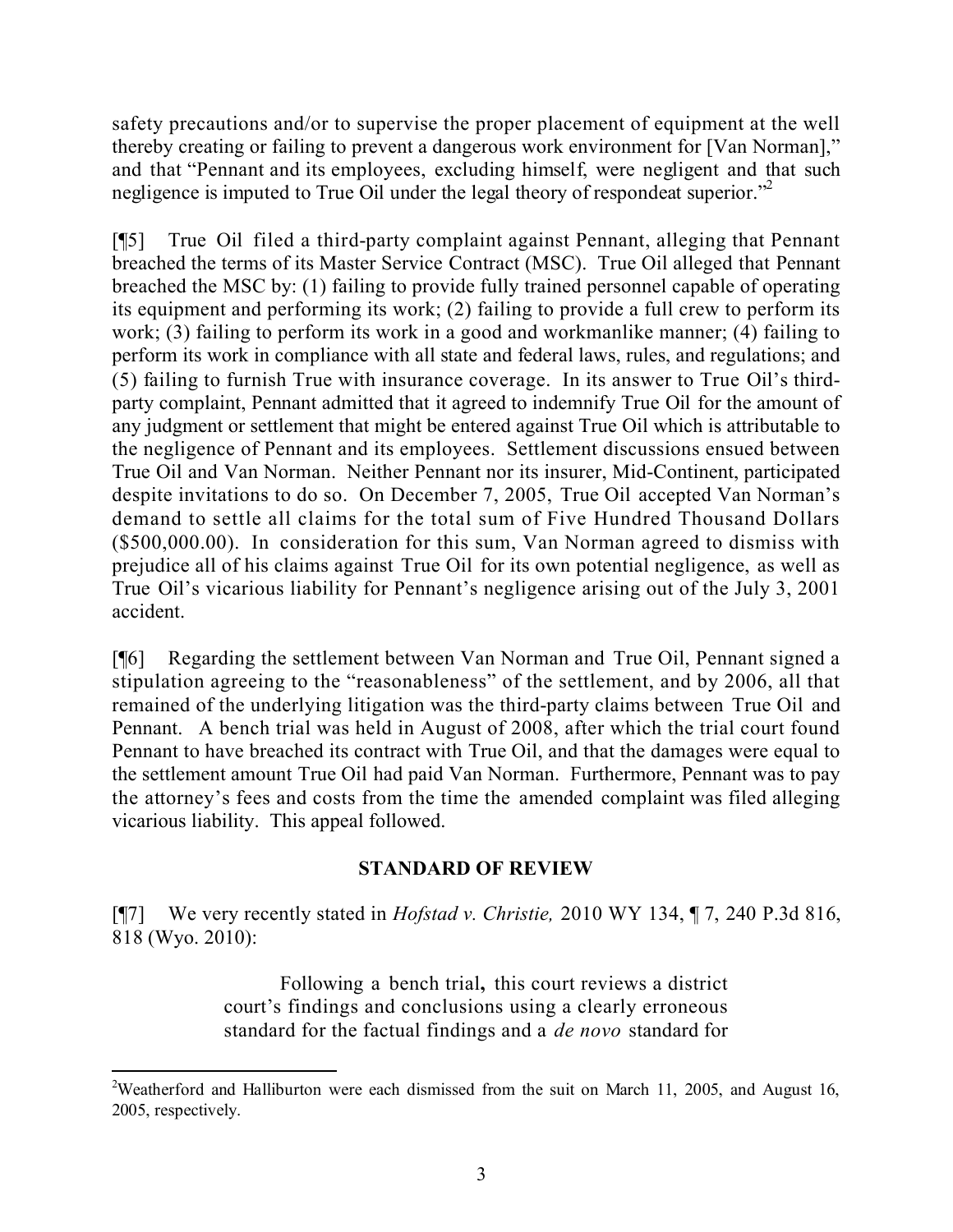the conclusions of law. *Piroschak v. Whelan*, 2005 WY 26, ¶ 7, 106 P.3d 887, 890 (Wyo. 2005) (citing *Hansuld v. Lariat Diesel Corp*., 2003 WY 165, ¶ 13, 81 P.3d 215, 218 (Wyo. 2003) and *Rennard v. Vollmar*, 977 P.2d 1277, 1279 (Wyo. 1999)).

The factual findings of a judge are not entitled to the limited review afforded a jury verdict. While the findings are presumptively correct, the appellate court may examine all of the properly admissible evidence in the record. Due regard is given to the opportunity of the trial judge to assess the credibility of the witnesses, and our review does not entail re-weighing disputed evidence. Findings of fact will not be set aside unless they are clearly erroneous. A finding is clearly erroneous when, although there is evidence to support it, the reviewing court on the entire evidence is left with the definite and firm conviction that a mistake has been committed.

*Piroschak*, ¶ 7, 106 P.3d at 890. Findings may not be set aside because we would have reached a different result. *Harber v. Jensen*, 2004 WY 104, ¶ 7, 97 P.3d 57, 60 (Wyo. 2004). Further,

we assume that the evidence of the prevailing party below is true and give that party every reasonable inference that can fairly and reasonably be drawn from it. We do not substitute ourselves for the trial court as a finder of facts; instead, we defer to those findings unless they are unsupported by the record or erroneous as a matter of law.

*Id.* (quotation marks omitted) (some citations omitted).

## **DISCUSSION**

[¶8] Pennant argues that True Oil failed to prove that its damages for indemnification were reasonably foreseeable as a result of the breach of contract by Pennant. Also, Pennant argues that True Oil presented no evidence at trial that its damages (from Pennant's alleged breaches of contract) were foreseeable and naturally flowed from the breaches of the MSC, and failed to provide any evidence that the damages were within the contemplation of the parties at the time of contracting. In response, True Oil asserts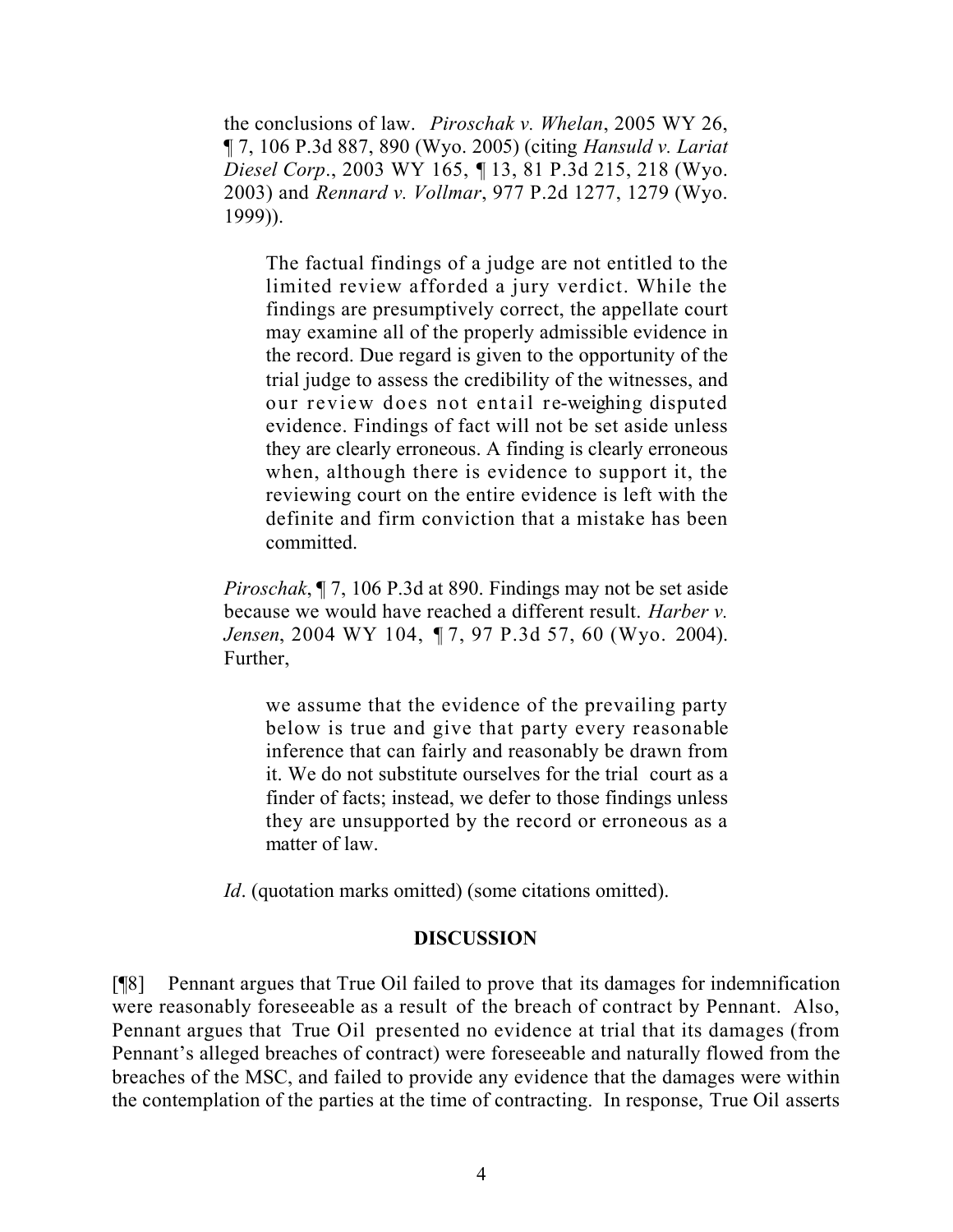that it was not required to prove its damages because Pennant stipulated to the "reasonableness" of True Oil's settlement with the original plaintiff. True Oil maintains that even if this Court finds that the stipulation is not proof of Pennant's potential liability, the evidence shows that True Oil was potentially liable for Pennant's negligence.

[¶9] This case began when Christopher Van Norman sued True Oil, among others, for his injuries suffered at work. True Oil filed a third-party complaint against Pennant Service Company which essentially became a breach of contract action between the two companies. True Oil claimed that indemnification was the remedy for Pennant's breach of contract. Pennant was asked repeatedly to either participate in the settlement negotiations with Van Norman or to approve the settlement. However, Pennant never participated in the negotiations, but in the end stipulated to the "reasonableness" of the settlement. As the district court stated:

> [T]he action between True and Pennant is not one alleging that Pennant acted negligently against True. It is instead an action based on Pennant's refusal to participate or indemnify True for its settlement with the plaintiff in a negligence action.

The issue the Court is called upon to address is as follows: Would Pennant be in breach of contract if it were not required to indemnify True Oil for True's good-faith settlement with Van Norman? The short answer to this question is yes.

[¶10] We begin our efforts to explain our more detailed answer to this question by examining the law associated with indemnity. Indemnity has its roots in equitable principles of restitution and unjust enrichment. 2 George E. Palmer, *The Law of Restitution* § 10.6(c) (1978). "A person who has been unjustly enriched at the expense of another is required to make restitution to the other." Restatement of Restitution § 1 (1937). *Schneider Nat., Inc. v. Holland Hitch Co.*, 843 P.2d 561 (Wyo. 1992). The traditional basis for distinguishing indemnity from tort based liability relied on unequal fault of the actors. *Id.*

> [Any] attempt to reconcile the numerous decisions and particularly the sweeping pronouncements often found in them, is an exercise in frustrating utility. The law as to indemnity among tortfeasors, like that of contribution among them, is in a state of development, flux and evolution, and the two, in some aspects, appear to merge[.]

1 Stuart M. Speiser, Charles F. Krause & Alfred W. Gans, *The American Law of Torts* § 3:26 at 518 (1983) (footnotes omitted). In general, the action for indemnity was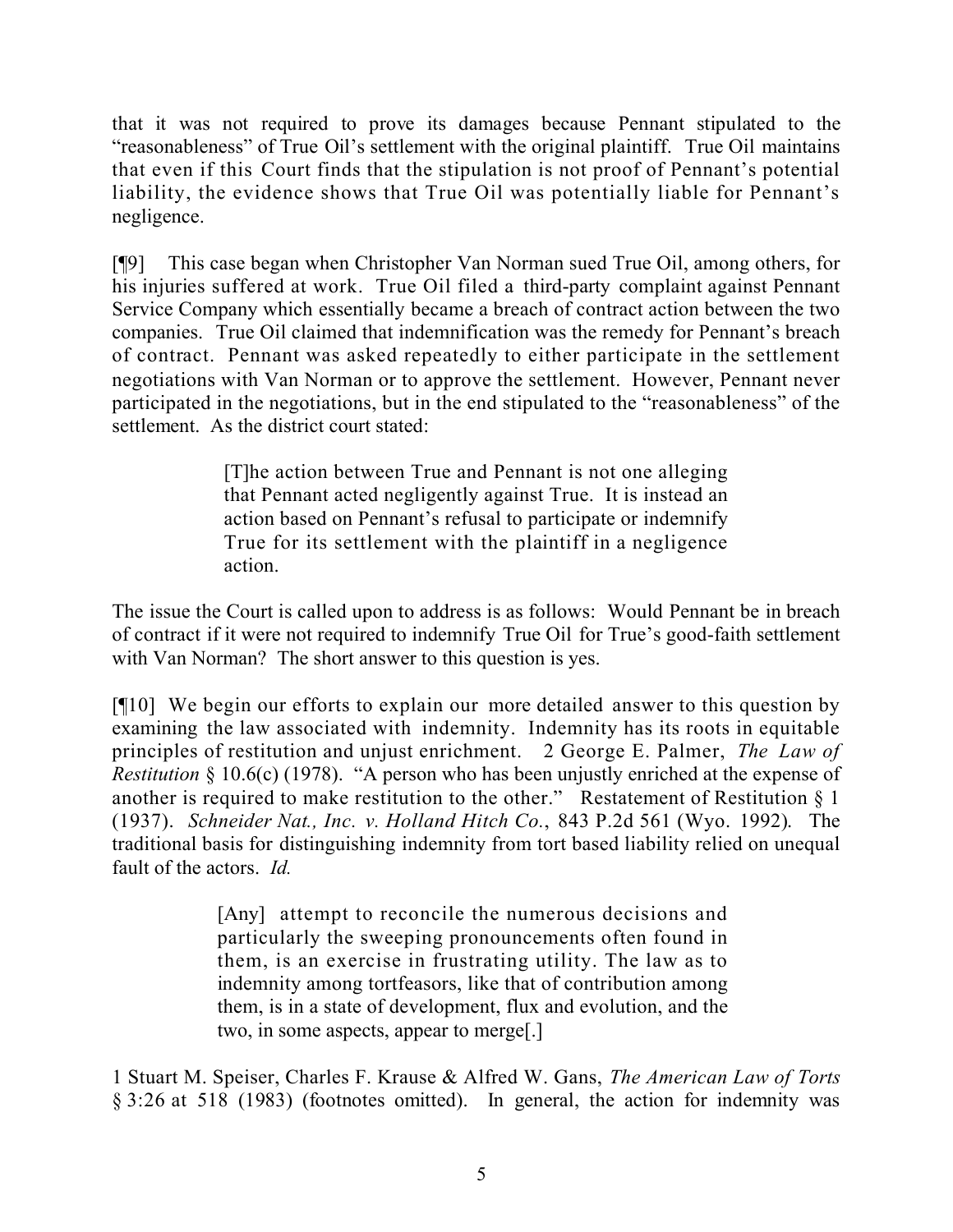premised on the desirable shifting of liability from a party who has paid damages but who should not have had to bear the entire burden alone. 6 Marilyn Minzer, Jerome H. Nates, Clark D. Kimball & Diana T. Axelrod, *Damages in Tort Actions* § 50.21 (1989). The Restatement (Second) of Torts § 886B(1) (1979) states:

> (1) If two persons are liable in tort to a third person for the same harm, and one of them discharges the liability of both, he is entitled to indemnity from the other if the other would be unjustly enriched at his expense by the discharge of the liability.

[¶11] Wyoming endorses the universal view that where "an indemnitor declines to approve a proposed settlement or assume the burden of defense, then the indemnitee is only required to prove a potential liability to the original plaintiff in order to support a claim against the indemnitor." *Pan American Petroleum Corp. v. Maddux Well Serv.,*  586 P.2d 1220, 1225 (Wyo. 1978)*.* A showing of "potential liability" is required because the indemnitee must not be a mere volunteer who has settled the underlying claim when there was no exposure to legal liability that obligated him or her to do so. *Camp, Dresser & McKee, Inc. v. Paul N. Howard Co*., 853 So. 2d 1072, 1079-80 (Fla. Dist. Ct. App. 5th Dist. 2003). Only if the indemnitor is not given notice and an opportunity to assume responsibility for the claim must the settling indemnitee show that it was actually liable to the plaintiff. *Id.* Although this Court has not yet articulated the standard or test for proving potential liability, we are persuaded by the following description:

> The threshold for "potential liability" is not high, nor should it be. Where notice has been given to the indemnitor and the indemnitor has elected not to act to protect himself, he, in effect, consents to allow the indemnitee to act for him and will not be heard to complain about the outcome – except in the very limited circumstance where the indemnitee was not, in fact, at risk, but nevertheless paid money that it would never have owed to the plaintiff … [T]he test for potential liability may be both subjective and objective, i.e., was the indemnitee at any risk of loss due to the claim and did the indemnitee have reason to believe he was at risk at the time the settlement was entered into?

*Camp*, 853 So.2d at 1083.

[¶12] "The rule is the same in a case such as this where theories both within and without the indemnity agreement are asserted against the indemnitee and the indemnitor does not assume the defense of the claims within the contract's coverage." *Camp*, 853 So. 2d at 1080 (citing *Heckart v. Viking Exploration, Inc.*, 673 F.2d 309, 313 (10th Cir. 1982)).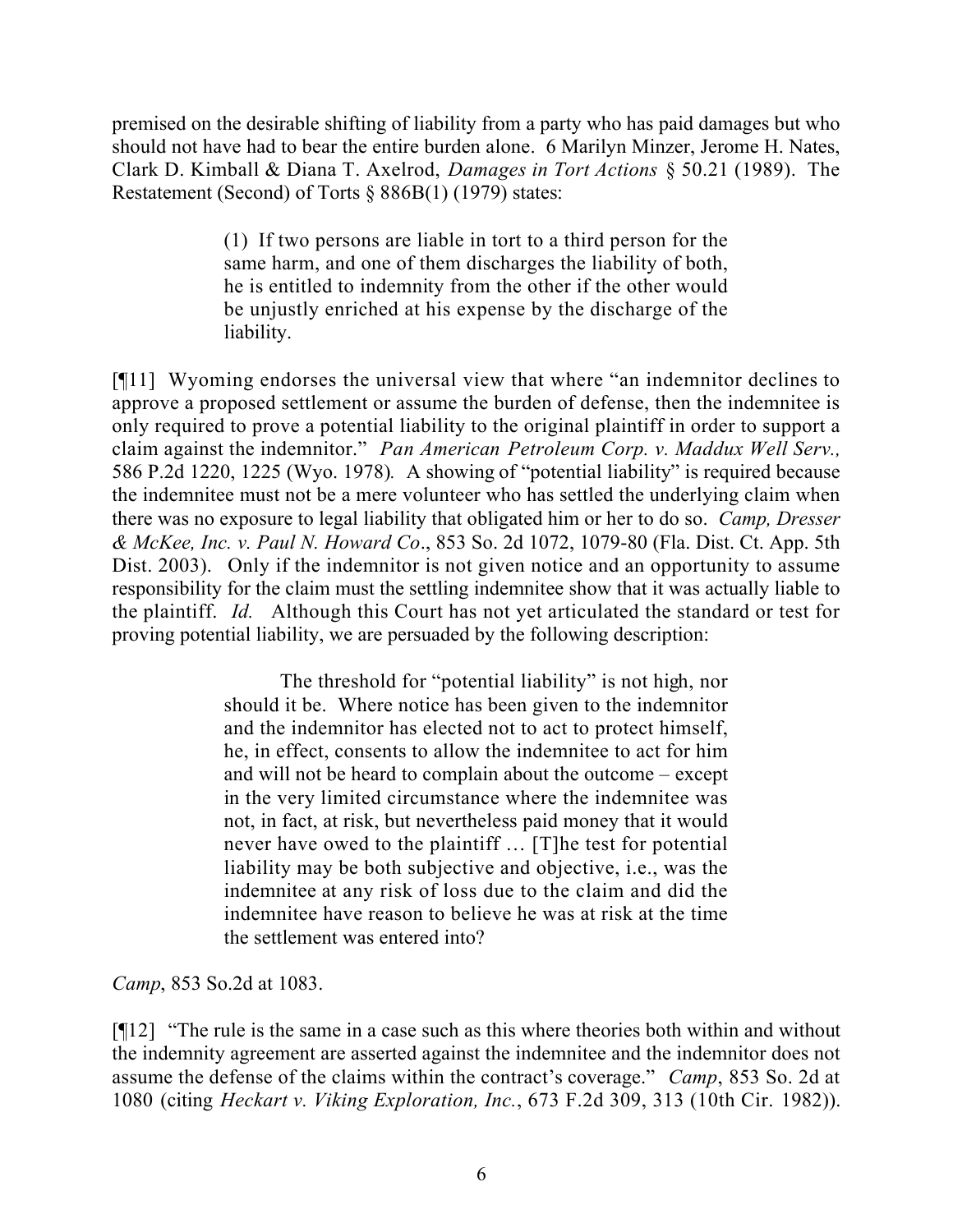The indemnitee may settle for a reasonable amount and then recover that amount from the indemnitor by showing that it was not liable on any theory outside the indemnity agreement and was potentially liable on a theory covered by the agreement. *Id*. If, before settlement is concluded, the indemnitor is offered a choice between approving the settlement or taking over the defense of the claim, and refuses to do either, the indemnitee can recover by showing **potential** liability to the original plaintiffs and need not prove **actual** liability. *Parfait v. Jahncke Serv., Inc.*, 484 F.2d 296, 304-05 (5th Cir. 1973).

> [A] settling indemnitee can recover from an indemnitor upon proof of the indemnitee's potential liability if the settlement terms are reasonable and if the indemnitor has notice of the suit, has notice of the settlement terms, and has failed to object to those terms even though he has had a reasonable opportunity to approve or disapprove the settlement.

*Burke v. Ripp*, 619 F.2d 354, 360 (5th Cir. 1980) (Goldberg, J., concurring).

[¶13] We also appreciate the following discussion from a recent Michigan case, *Detroit Edison Co. v. City of Detroit,* 2009 Mich. App. LEXIS 1441 (Mich. Ct. App. June 25, 2009):

> Regarding a settling indemnitee's burden of establishing its liability to the underlying plaintiff to be entitled to indemnification from an indemnitor, the Court in *St. Luke's Hosp. v. Giertz*, 458 Mich. 448, 454; 581 N.W.2d 665 (1998), quoted with approval the following from 41 Am. Jur. 2d, Indemnity, § 46, p. 380 (emphasis added):

A person legally liable for damages who is entitled to indemnity may settle the claim and recover over against the indemnitor, even though he has not been compelled by judgment to pay the loss. In order to recover, the indemnitee settling the claim must show that the indemnitor was legally liable, and that the settlement was reasonable. *In the event that an indemnitor is not afforded the alternative of participating in a settlement or conducting the defense against the original claim, an indemnitee settling the claim will have the burden of establishing actual liability to the original plaintiff rather than the lesser burden of showing potential liability*. [Italics in original.]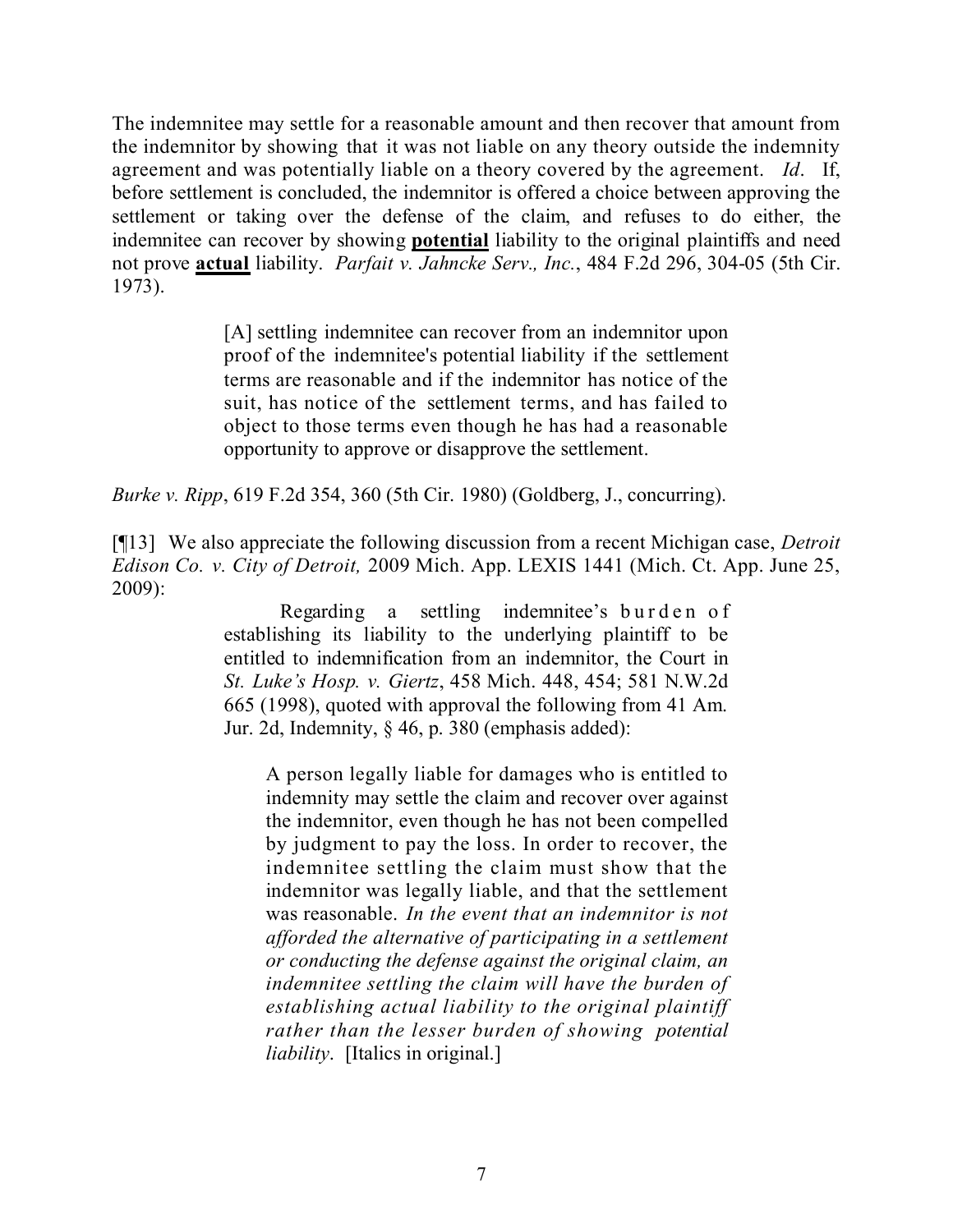In this case, the submitted evidence showed that defendant was afforded an opportunity to participate in the underlying settlement negotiations, but declined to do so. Therefore, it was only necessary that plaintiff show its potential liability in the underlying action to recover on its claim for indemnification from defendant.

Under the potential liability standard, plaintiff was only required to show that the settlement was reasonable and that the underlying factual situation was one covered by the indemnity contract.

To determine the reasonableness of the settlement, it is necessary to consider the amount of the settlement in light of the risk of exposure. The risk of exposure is the probable amount of a judgment if the original plaintiff were to prevail at trial, balanced against the possibility that the original defendant would have prevailed. *Id*. at 355-356.

Whether the underlying factual situation is covered by the indemnity agreement requires only a straight-forward analysis of the underlying facts and the terms of the indemnity contract. *Grand Trunk, supra* at 357. An indemnity contract is construed in the same fashion as are contracts generally. *Hubbell, Roth & Clark, Inc. v. Jay Dee Contractors, Inc.*, 249 Mich. App. 288, 291; 642 N.W.2d 700 (2001). Where the language of the contract is clear and unambiguous, interpretation is limited to the actual words used. An unambiguous contract must be enforced according to its terms. *Burkhardt v. Bailey*, 260 Mich. App. 636, 656; 680 N.W.2d 453 (2004). The allegations of the complaint seeking indemnification, as well as the underlying complaint must be examined to determine whether there is an indemnity obligation. *Sherman v. DeMaria Bldg. Co.*, 203 Mich. App. 593, 601-602; 513 N.W.2d 187 (1994); *Paul v. Bogle*, 193 Mich. App. 479, 496; 484 N.W.2d 728 (1992).

In this case, the indemnity clause required defendant to indemnify plaintiff where there is (1) loss or damage to any person, (2) resulting directly or indirectly from the use, misuse, or presence of plaintiff's electricity on the city's premises or elsewhere, (3) after the electricity passes the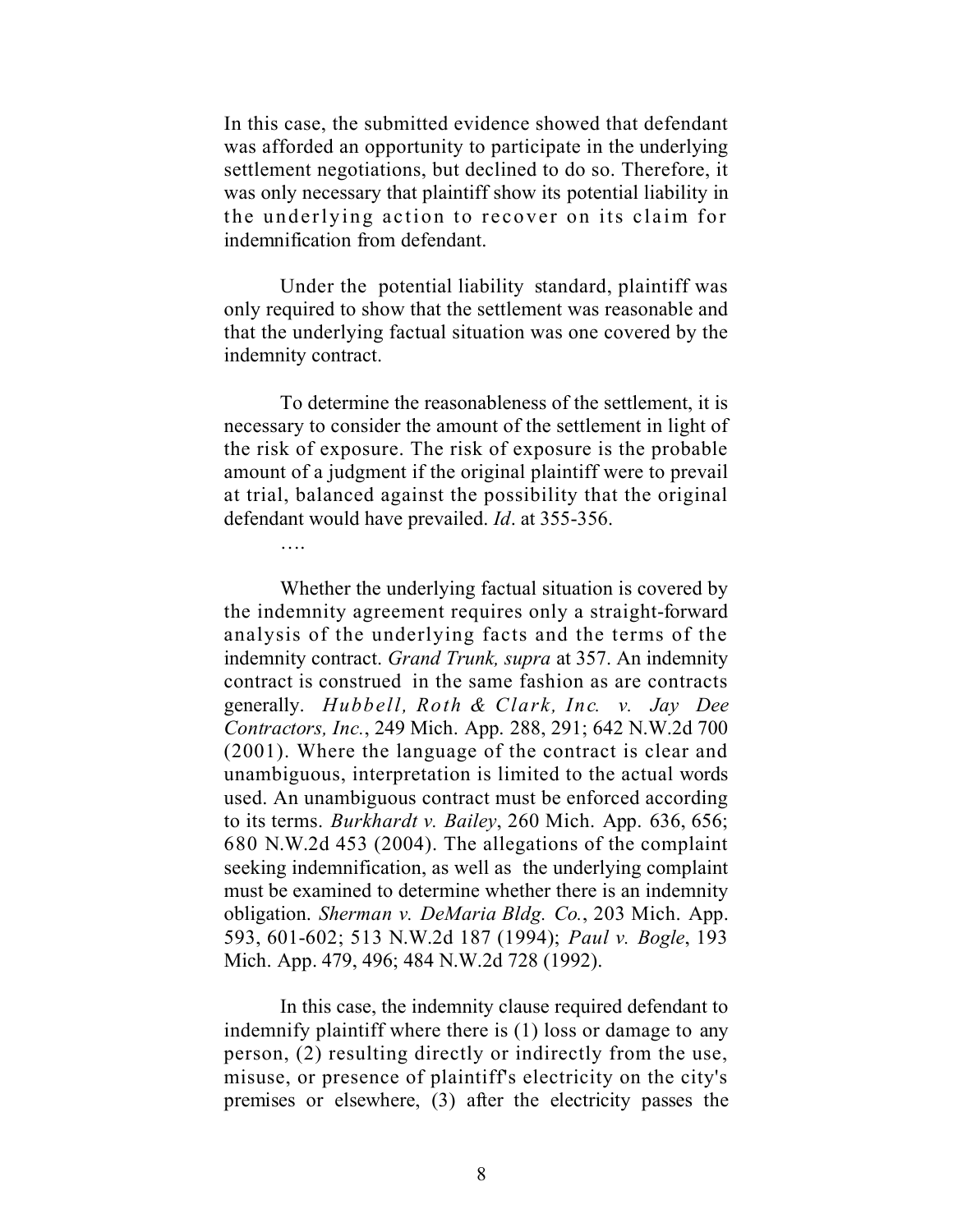point of delivery to defendant. The underlying action involved a claim for loss to a person who was killed by the presence of electricity supplied by plaintiff after it was delivered to defendant. The underlying claim clearly falls within the scope of the parties' indemnity agreement.

Finally, we wish to briefly address defendant's argument that there is an internal inconsistency between finding that plaintiff had "potential liability" and the indemnity clause provision precluding its application if the loss or damage in the underlying case was "occasioned by active negligence of plaintiff, its agents or employees." As discussed below, it is not inconsistent to conclude that plaintiff had "potential liability" while at the same time concluding that there was no genuine issue of material fact that the exception to the indemnity provision regarding active negligence does not apply.

Our Court has made clear that the "potential liability" test first discussed in *Ford, supra*, does not require any plenary discussion or analysis of the indemnitee's liability in the underlying case. *Grand Trunk, supra* at 359-360. Instead, as the *Ford* Court explained, "potential liability" in these cases "means nothing more than that the indemnitee acted reasonably in settling the underlying suit." *Ford, supra* at 278. What is "reasonable in settling the underlying suit" is determined by considering the following two criteria:

The reasonableness of the settlement consists of two components, which are interrelated. The fact-finder must look at the amount paid in settlement of the claim in light of the risk of exposure. The risk of exposure is the probable amount of a judgment if the original plaintiff were to prevail at trial, balanced against the possibility that the original defendant would have prevailed. [*Id*.]

Thus, under the controlling case law, although the "risk of exposure" is a consideration in determining the reasonableness of the settlement in the underlying suit, the risk of exposure is determined by determining the probable amount of a judgment if the plaintiff were to prevail at trial,

….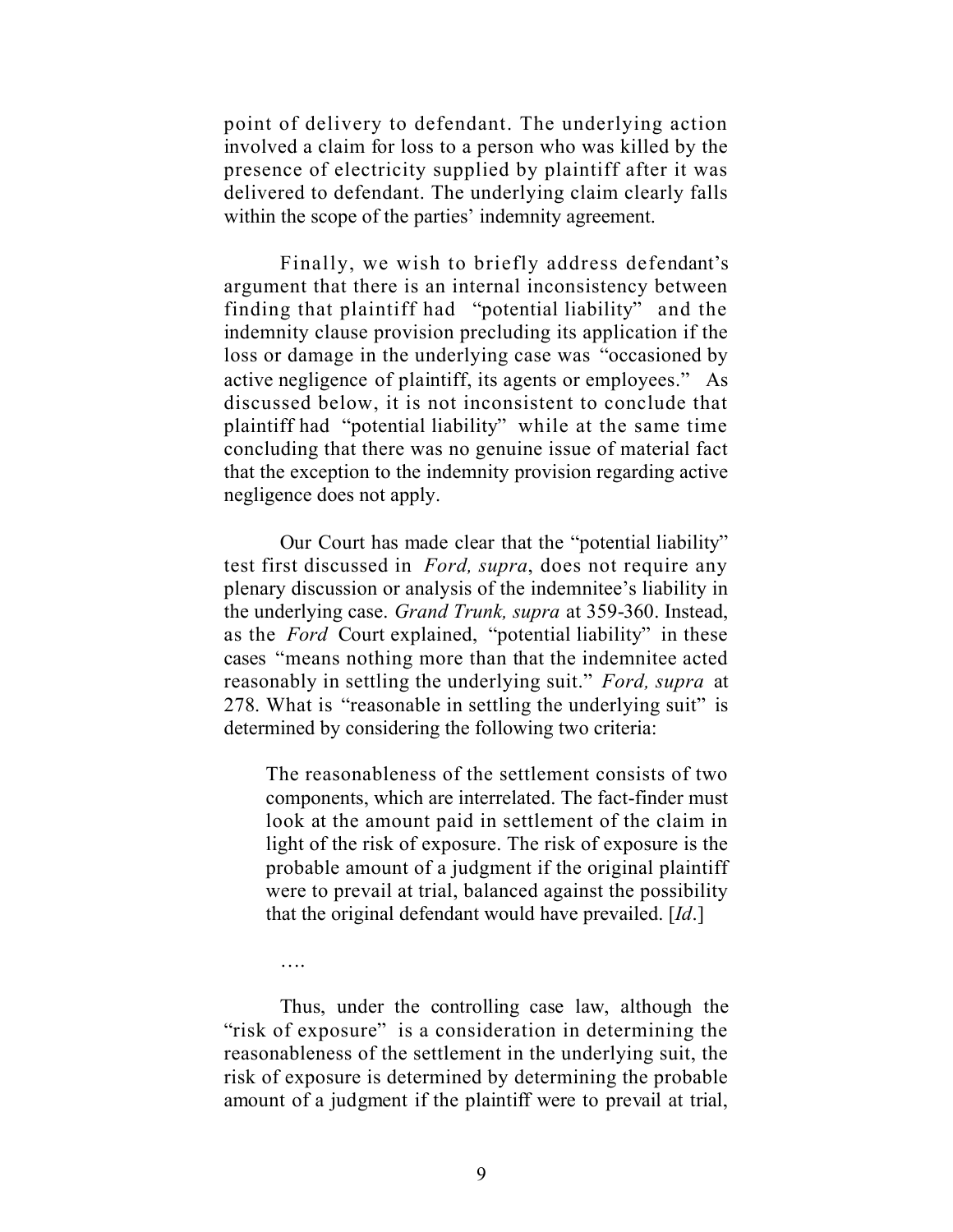balanced against the possibility that the original defendant would have prevailed. Coming to this more general conclusion is quite different than the more specific and more demanding clause within the indemnification agreement, which requires that it be proven that the injury or damage was occasioned by the negligence of plaintiff. Thus, the standards are different and the generalized facts and circumstances presented by plaintiff regarding the settlement and underlying case were sufficient to satisfy this "potential liability" standard, but do not establish a genuine issue of material fact regarding active negligence under the indemnity provision. [Citations and footnote omitted.]

[¶14] In this case, the trial court did not apply the "potential liability" test. However, we can presume that the court did not apply the potential liability test in this case because True Oil was not required to make a showing of potential liability – rather, by stipulating to the reasonableness of the \$500,000.00 settlement paid by True Oil, Pennant essentially pointed out True's potential liability. The record reflects as much. After Pennant and True Oil filed a Joint Statement of the Parties, in which the stipulation is found, Pennant's counsel stated at trial:

> [I]nitially, we were going to be here on the reasonableness of the settlement between True and Van Norman. However, the reasonableness of that \$500,000.00 settlement is no longer an issue … we are now down to the more usual comparative fault apportionment analysis.

[¶15] Before the stipulation to the reasonableness of the settlement occurred, Pennant was aware that the vicarious liability of True Oil was an issue. In prior proceedings in the district court, the court ruled that Van Norman should be allowed to amend his complaint to add a vicarious liability claim against True Oil. After that, True Oil filed its third-party complaint against Pennant. Pennant's insurer, Mid-Continent Casualty Company, denied True Oil's demand for insurance coverage and a defense for the vicarious liability allegation. Mid-Continent filed a declaratory judgment action in the federal district court, seeking a determination on those demands. The federal court noted that there was a realistic possibility of liability in the facts and circumstances that existed following the amendment of the Van Norman complaint, to include a vicarious liability claim against True Oil. The court stated:

> Pennant agreed to indemnify True in the MSC. Coverage for this agreement is provided for in the CGL. … The agreement providing for indemnification from all claims and damages caused by the negligence of others, which would include the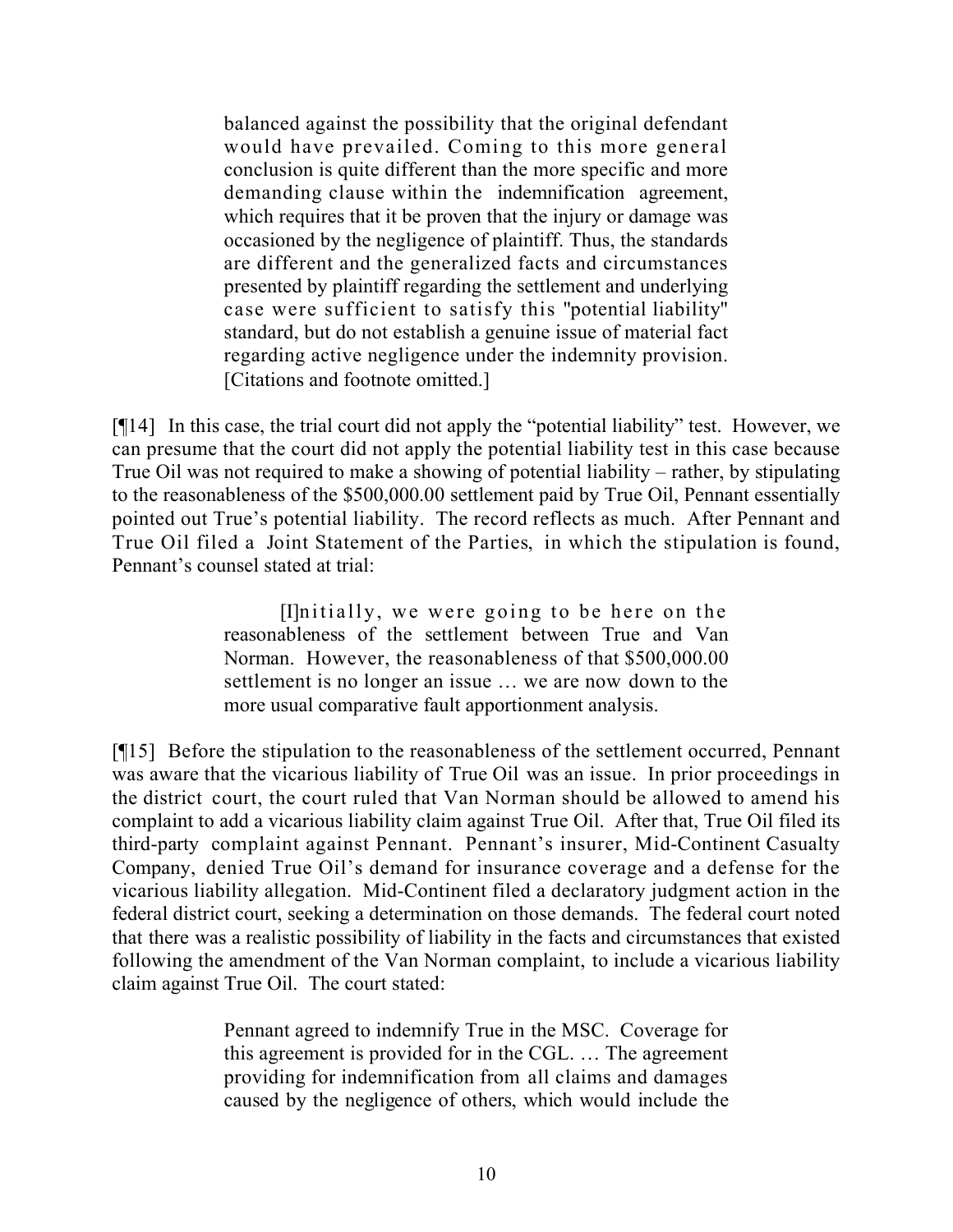claims of vicarious liability in this case, is valid and enforceable under applicable Wyoming law.

[¶16] Although it was not labeled as such, we agree with the court that potential liability was established when the Van Norman complaint was amended to include a claim for vicarious liability. This conclusion was based upon much more than the mere allegation, but the showing by True Oil throughout the lawsuit that it was potentially liable. Pennant mistakenly relies on *Pan American Petroleum Corp.*, 586 P.2d at 1225, which states:

> [I]f an indemnitor declines to approve a proposed settlement or assume the burden of the defense, then the indemnitee is only required to prove a potential liability to the original plaintiff in order to support a claim against the indemnitor.

However, Pennant stipulated to the reasonableness of the settlement in this case and had to have considered the possibility of indemnification in accordance with the contract. Pennant was asked repeatedly to participate in the settlement negotiations with Van Norman, or to approve the settlement amount. Pennant did not object or respond in any manner until it stipulated to the reasonableness of the amount of the settlement.

[¶17] Regarding the breach of contract claims, to which Pennant does not object on appeal, the district court found as follows:

> 38. In its Third-Party Complaint, True has alleged that Pennant breached the terms of the Master Service Contract by: (1) failing to provide fully trained personnel capable of operating its equipment and performing its work; (2) failing to provide a full crew to perform its work; (3) failing to perform its work in a good and workmanlike manner; (4) failing to perform its work in compliance with all state and federal laws, rules and regulations; and (5) failing to furnish True with insurance coverage.

> 39. Pennant was responsible for providing safety training to all Pennant employees.

….

62. The proximate cause of the accident which injured Christopher Van Norman on July 3, 2001, was Pennant's decision to circulate the well to the flat tank, rather than to a flare pit which was being dug at the time of the accident.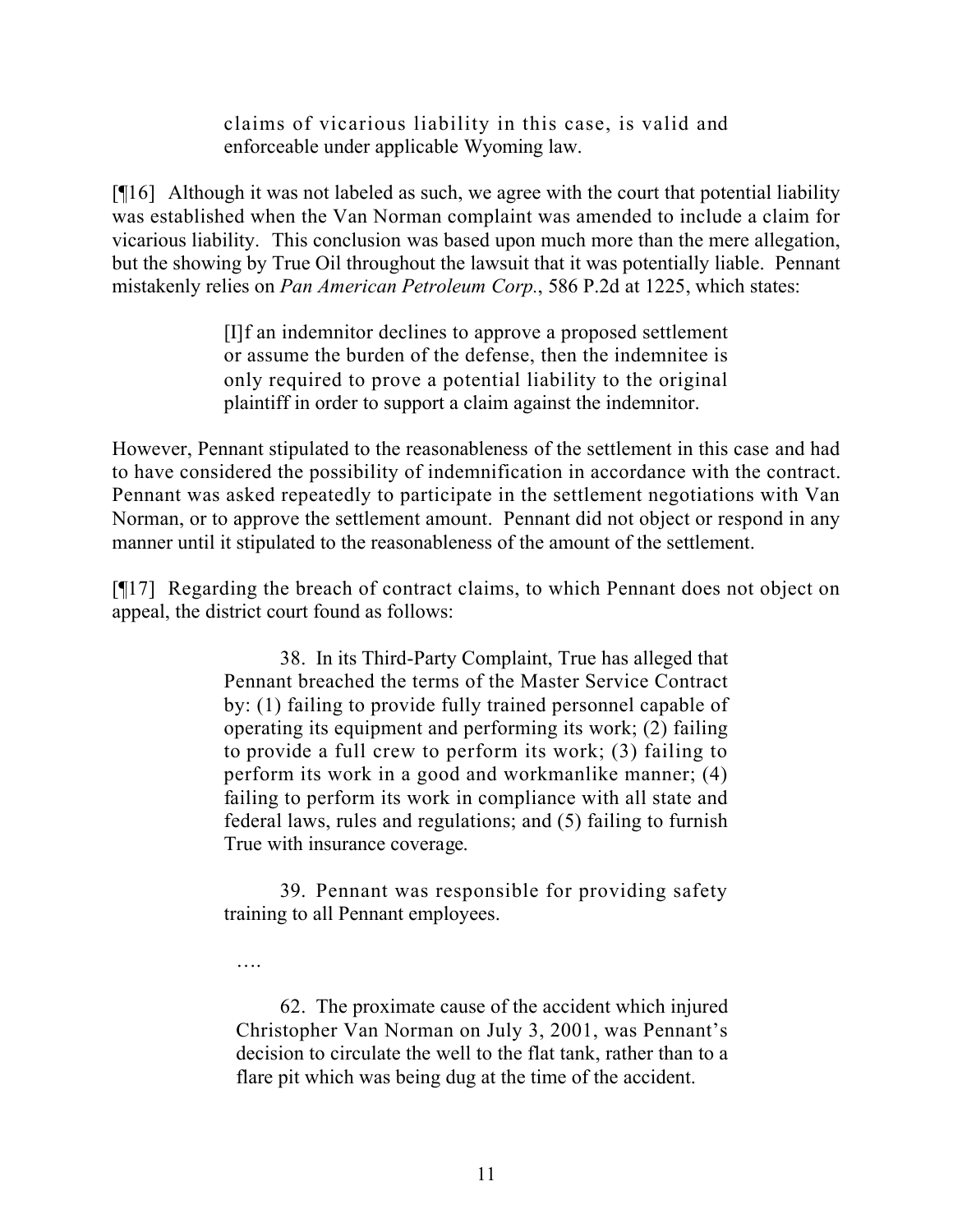63. 100% of the fault must be allocated to Pennant.

[¶18] Pennant argues that "only those damages which are the natural and foreseeable result of a breach of contract are recoverable." True Oil actually agrees with that statement, and contends that the \$500,000.00 settlement payment was absolutely within the contemplation of the parties in the MSC. The indemnification clause in the MSC reads as follows:

> 6. Indemnification. To the fullest extent permitted by law, the Contractor shall and does agree to indemnify, protect, defend and hold harmless the Company, its affiliated companies, their joint owners, officers, directors, shareholders, employees and agents (collectively "Indemnitee") from and against all claims, damages, losses, liens, causes of action, suits, judgments, penalties, fines and expenses, including attorney fees, of any nature, kind or description whatsoever (collectively "Liabilities") of any person or entity whomsoever arising out of, caused in whole or in part by or resulting directly or indirectly from any act or omission, including negligence, of Contractor or its subcontractors, their agents, anyone directly or indirectly employed by them or anyone they have the right to control or exercise control over, even if these liabilities are caused in part by the negligence or omission of any Indemnitee.

Pennant executed this contract which expressly states that Pennant must indemnify True Oil for settlements or judgments to Pennant's employees arising out of Pennant's acts or omissions. Pennant was well aware of True Oil's vicarious liability risk, and Pennant agreed, through the contract, to indemnify True Oil for any damages resulting therefrom. Furthermore, by stipulating to the reasonableness of the \$500,000.00 settlement paid by True Oil to Van Norman, Pennant supported True Oil's "potential liability" for Pennant's negligence.

[¶19] We are convinced that the issue of reasonable apprehension of liability was clearly established in this instance, and that the damages in this case were proven to a reasonable degree of certainty. *Sannerud v. Brantz,* 879 P.2d 341, 345 (Wyo. 1994). As evidenced by the contract, Pennant and True Oil each contemplated indemnification damages for bodily injuries when they signed. The district court's award of \$500,000.00 to True Oil is affirmed.

# **True Oil's Cross-Appeal**

# **1. Attorney fees**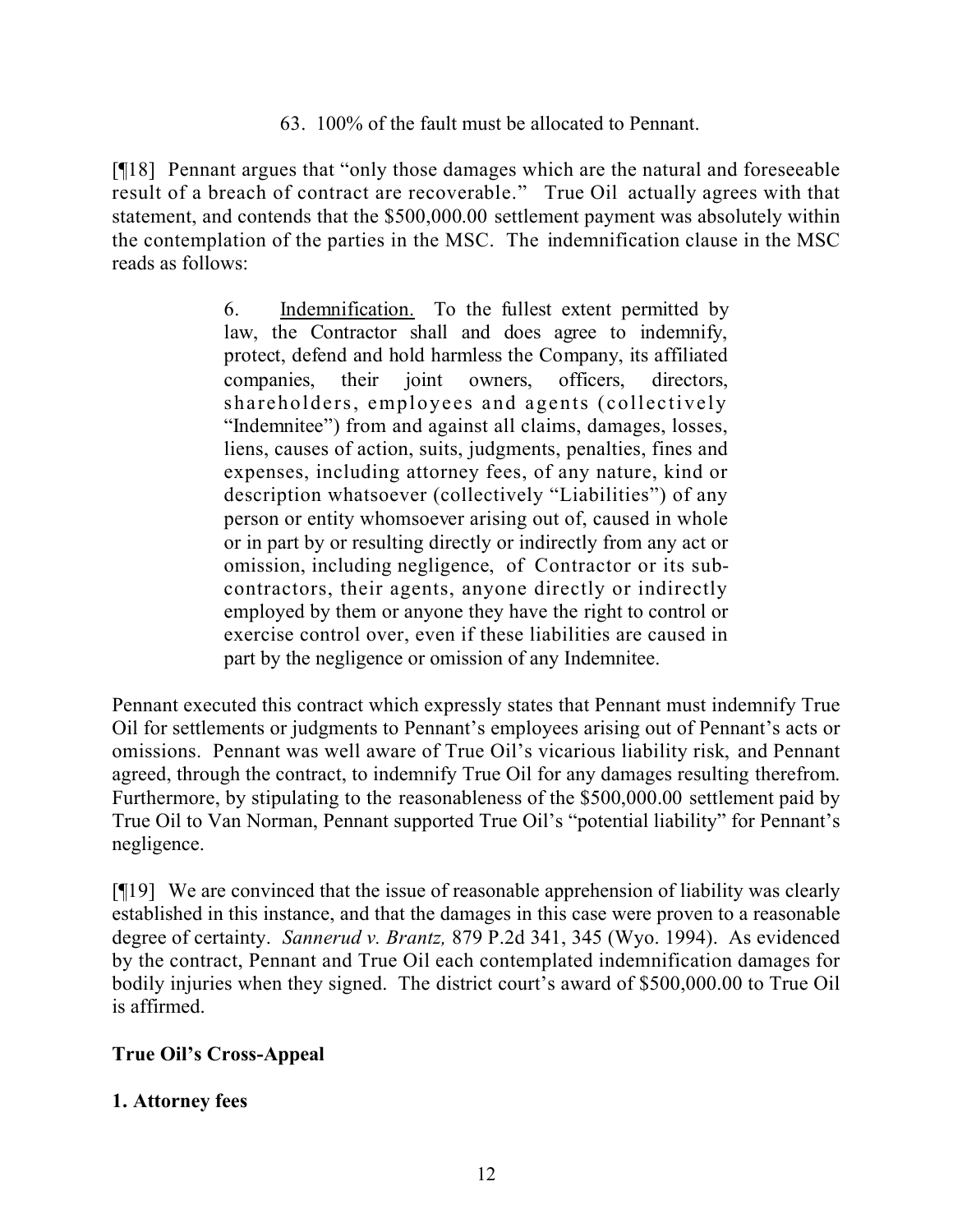[¶20] We review a district court's decision regarding the award of attorney's fees and costs for abuse of discretion. A court abuses its discretion only when it acts in a manner which exceeds the bounds of reason under the circumstances. The burden is placed upon the party who is attacking the trial court's ruling to establish an abuse of discretion. *Shepard v. Beck*, 2007 WY 53, *¶* 14, 154 P.3d 982, 988 (Wyo. 2007).

[¶21] In its cross-appeal, True Oil claims that the trial court erred in declining to award attorney fees. In the Amended Judgment and Order issued by the trial court, the court limited attorney fees and costs awarded to True Oil to those incurred from the date of Van Norman's amended complaint (March 15, 2005), until the date of True Oil's settlement with Van Norman (December 7, 2005) on the basis that during that period, True Oil was entitled to a defense of the vicarious liability claim. Regarding the attorney's fees incurred by True Oil from October of 2001 to March of 2005, the trial court denied the award of fees on the basis that True Oil was defending against claims of its own negligence. And finally, regarding attorney's fees incurred by True Oil after December 7, 2005, the court denied any award of fees and did not include a basis for the denial in its order.

[¶22] In *Weiss v. Weiss,* 2009 WY 124, ¶ 8, 217 P.3d 408, 410 (Wyo. 2009), this Court held:

> Although Wyoming generally subscribes to the American rule regarding the recovery of attorney's fees, under which rule each party pays his or her own fees, a prevailing party may be reimbursed for attorney's fees when provided for by contract or statute. [citations omitted.]

[¶23] In *Meyer v. Hatto,* 2008 WY 153, ¶ 26, 198 P.3d 552, 557-558 (Wyo. 2008), this Court held more specifically:

> A prevailing party … is generally entitled to be reimbursed for his attorney's fees and costs when an express contractual authorization exists for such an award. …

While the general rule is that a valid provision for attorney's fees in a [contract] is as much an obligation of the contract as any part of it, the trial court still has discretion in exercising its equitable control to allow only such sum as it thinks reasonable. A trial court in its discretion may properly disallow attorney's fees altogether on the basis that such recovery would be inequitable.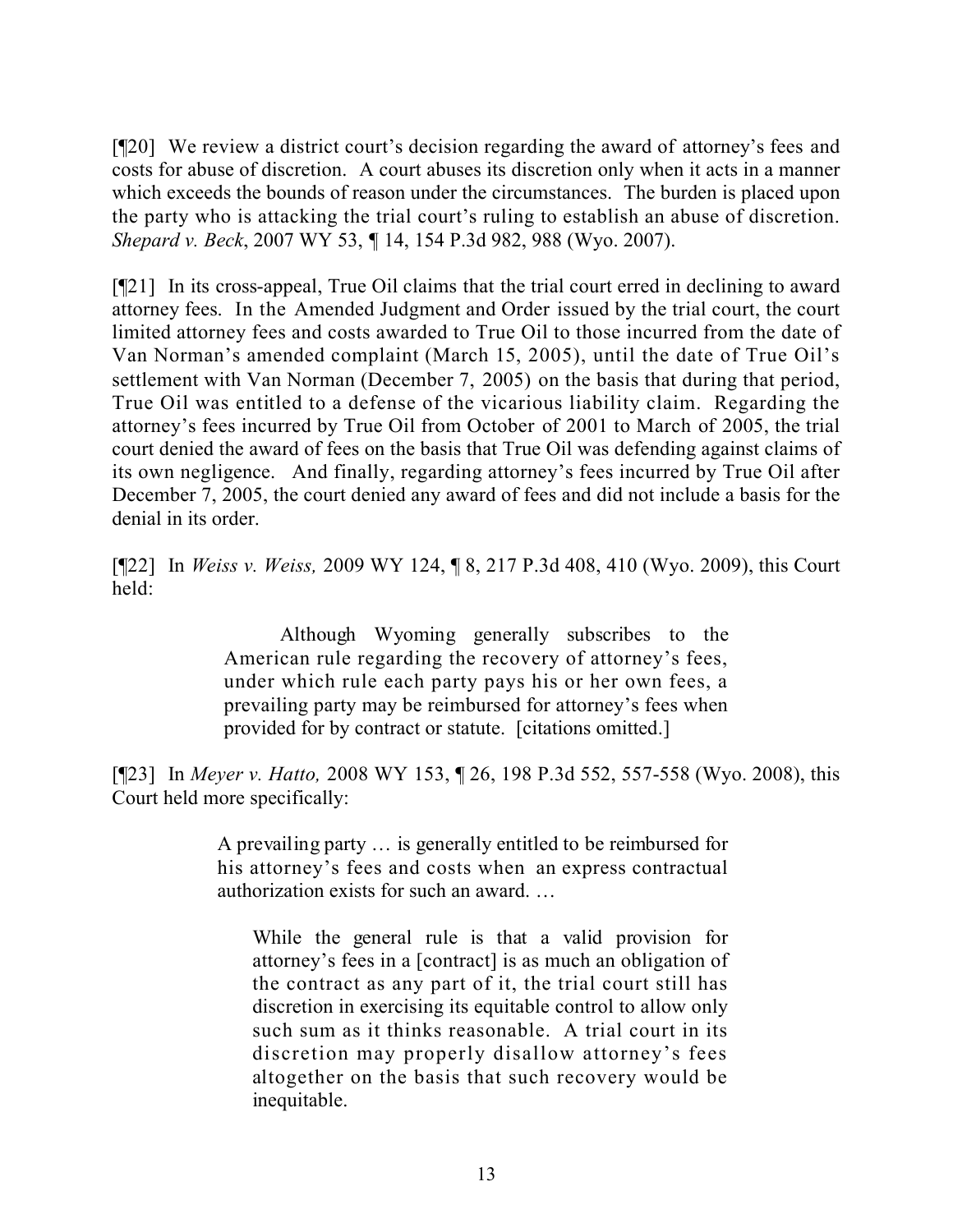*Combs v. Walters,* 518 P.2d 1254, 1255 (Wyo. 1974) (citations omitted).

[¶24] With these principles in mind, we now turn to the question of attorney's fees between Pennant and True Oil. The express contractual provision regarding indemnification reads as follows:

> 6. Indemnification. To the fullest extent permitted by law, the Contractor shall and does agree to indemnify, protect, defend and hold harmless the Company, its affiliated companies, their joint owners, officers, directors, shareholders, employees and agents (collectively, "Indemnitee") from and against all claims, damages, losses liens, causes of action, suits, judgments, penalties, fines and expenses, **including attorney fees**, of any nature, kind or description whatsoever (collectively, "Liabilities") of any person or entity whomsoever arising out of, caused in whole or in part by or resulting directly or indirectly from any act or omission, including negligence of Contractor [Pennant] or its sub-contractors, their agents, anyone directly or indirectly employed by them or anyone they have the right to control or exercise control over, even if these liabilities are caused in part by the negligence or omission of any indemnitee. [Emphasis added.]

This Court interprets an indemnity provision as it does any other contract, affording the language its plain meaning. *Jacobs Ranch Coal Co. v. Thunder Basin Coal Co., LLC,* 2008 WY 101, ¶ 24, 191 P.3d 125, 133 (Wyo. 2008). According to True Oil, this contractual provision is clear and complete evidence of the parties' intent that Pennant pay for all damages and losses, including attorney's fees, caused in whole or in part from any act or omission on the part of Pennant. True Oil maintains its position that Pennant's breach of its contractual obligations was the sole cause of the accident and injuries to Christopher Van Norman, and accordingly, Pennant owes True Oil its attorney's fees. Conversely, Pennant argues that the indemnity clause in the MSC does not "unequivocally confer an indemnity obligation on Pennant in a suit between the parties."

## *Attorney's Fees incurred prior to March 16, 2005*

[¶25] The district court denied attorney's fees incurred by True Oil prior to March 16, 2005, stating that from October of 2001 to March 16, 2005, True Oil was "defending against claims of its own negligence." Although Wyoming law does not allow True Oil to be indemnified for its attorney's fees for its own negligence, True Oil asserts it should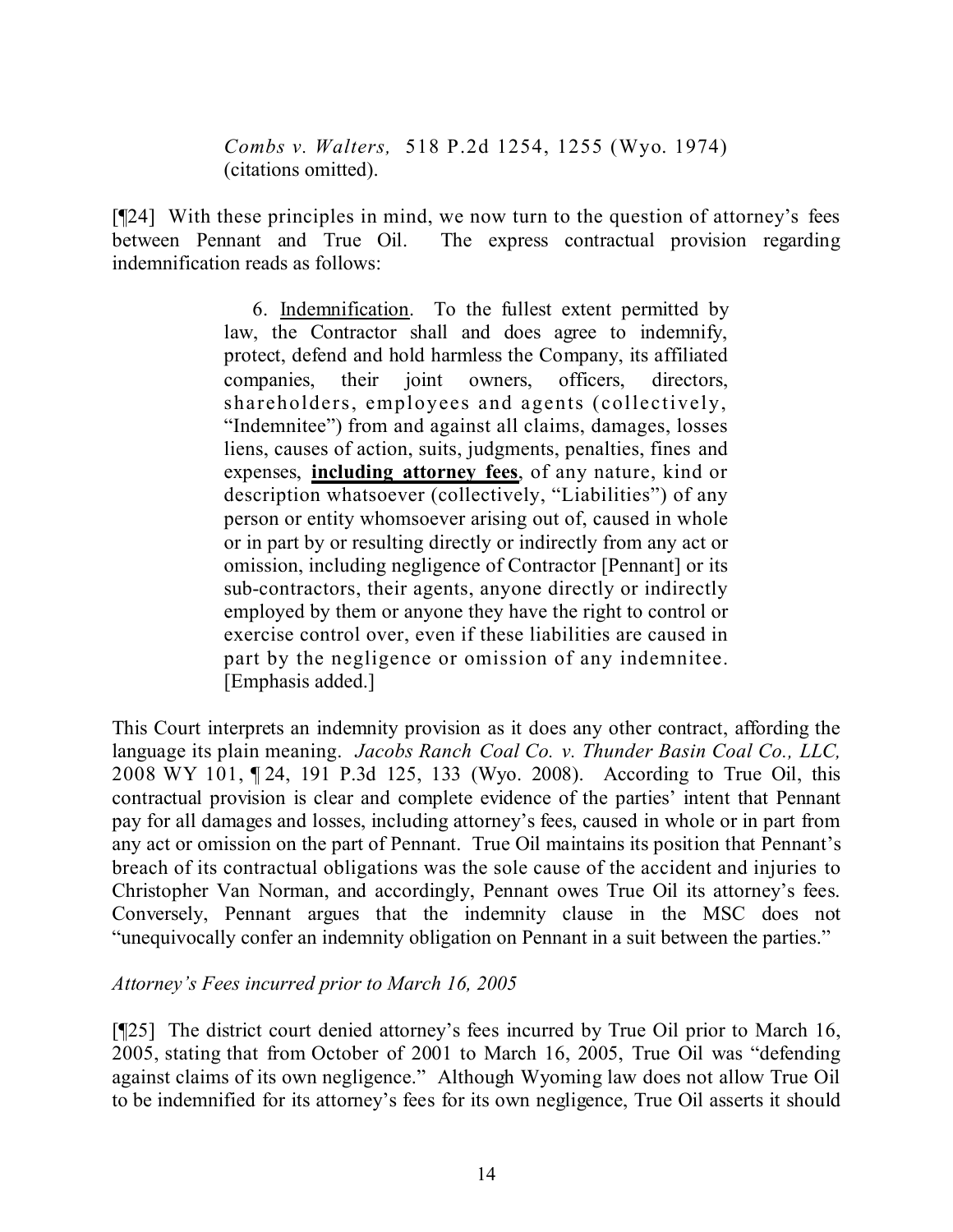be indemnified for its attorney's fees incurred in defending allegations of its own negligence.

[¶26] In the district court's findings of fact, it stated that Pennant was 100% at fault, and that Pennant breached the MSC in all manners alleged by True Oil. The court then awarded True Oil \$500,000.00 in damages.

[¶27] Wyoming has an oil field specific anti-indemnity statute which invalidates indemnification clauses under certain circumstances. Wyo. Stat. Ann. § 30-1-131 (LexisNexis 2009) states as follows:

#### **§30-1-131. Provisions for indemnity in certain contracts; invalidity.**

(a) All agreements, covenants or promises contained in, collateral to or affecting any agreement pertaining to any well for oil, gas or water, or mine for any mineral, which purport to indemnify the indemnitee against loss or liability for damages for:

- (i) Death or bodily injury to persons;
- (ii) Injury to property; or

(iii) Any other loss, damage, or expense arising under either (i) or (ii) from:

(A) The sole or concurrent negligence of the indemnitee or the agents or employees of the indemnitee or any independent contractor who is directly responsible to such indemnitee; or

(B) From any accident which occurs in operations carried on at the direction or under the supervision of the indemnitee or an employee or representative of the indemnitee or in accordance with methods and means specified by the indemnitee or employees or representatives of the indemnitee, are against public policy and are void and unenforceable to the extent that such contract of indemnity by its terms purports to relieve the indemnitee from loss or liability for his own negligence. This provision shall not affect the validity of any insurance contract or any benefit conferred by the Worker's Compensation Law [§§ 27- 14-101 through 27-14-805] of this state.

"An agreement containing a provision violative of the anti-indemnity statute is not void and unenforceable in total, but only to the extent that it violates the statute. Further,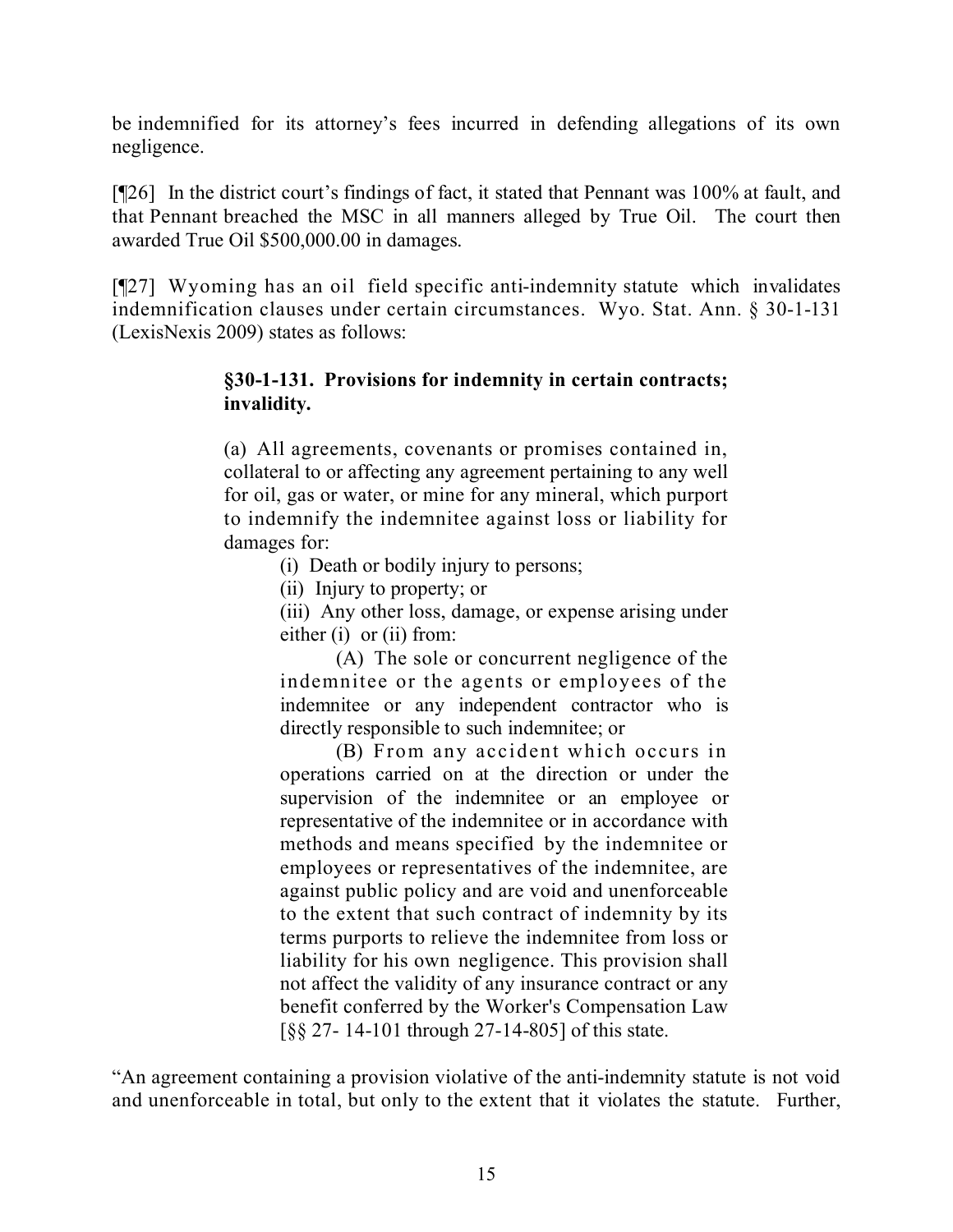indemnification is not prohibited except for the indemnitee's own negligence." *Gainsco Ins. Co. v. Amoco Production Co.,* 2002 WY 122, ¶ 82, 53 P.3d 1051, 1075 (Wyo. 2002). However, although indemnification is not available for liability arising from negligence, reasonable attorney's fees and costs expended in the defense of the underlying action are available to be recovered. *Northwinds of Wyoming, Inc. v. Phillips Petroleum Co.*, 779 P.2d 753, 759 (Wyo. 1989).

[¶28] Regarding § 30-1-131, Pennant argues that the statute voids the indemnification clause contained in the contract to the extent that it protects True Oil from loss for its own negligence. Pennant questions True's reliance upon *Mountain Fuel Supply Co. v. Emerson,* 578 P.2d 1351 (Wyo. 1978) and *Northwinds*. In *Northwinds*, this Court held that "the district court correctly determined that Phillips was entitled to its reasonable attorneys' fees and costs expended in defense of the underlying action." 779 P.2d at 760. This, argues True Oil, indicates that Wyoming law supports True's argument that it should be indemnified for attorney's fees and costs incurred in defending allegations of its own negligence. However, Pennant points out that *Northwinds* does not apply § 30-1- 131, and thus True Oil's reliance on *Northwinds* is misplaced. Pennant has similar difficulties with True Oil's reliance on *Mountain Fuel Supply.* There, True Oil urges that because the instant case and *Mountain Fuel Supply* both contain almost mirror-like indemnity clauses, and because the court in *Mountain Fuel Supply* held the following, it is entitled to indemnification for attorney's fees.

> Although the parties' agreement may be void to the extent that it attempted to indemnify Mountain Fuel from its own negligence, this is not to say that the agreement is void to the extent that it implicitly sought to indemnify Mountain Fuel from Emerson's negligence. Such an agreement is not prohibited by §30-28.3, *supra*. As a result, if Mountain Fuel is found not negligent, and Emerson is found negligent, … then Mountain Fuel is entitled to indemnification for its costs and legal fees as provided in the parties' agreement.

*Id.*, 578 P.2d at 1358. However, Pennant points out that to the extent the agreement in *Mountain Fuel Supply* sought to indemnify Mountain Fuel Supply from Emerson's negligence, such an agreement is not prohibited, and Mountain Fuel Supply was entitled to fees in that situation.

[¶29] True Oil's bottom line argument is that the anti-indemnity statute has no application to this case because the indemnitee, True Oil, was not negligent. True Oil states that it is not attempting to avoid liability for its own negligence; rather, it argues that it is attempting to recover a loss (attorney's fees) that is expressly provided for in the MSC. Pennant agreed to indemnify and hold True Oil harmless from "all … damages,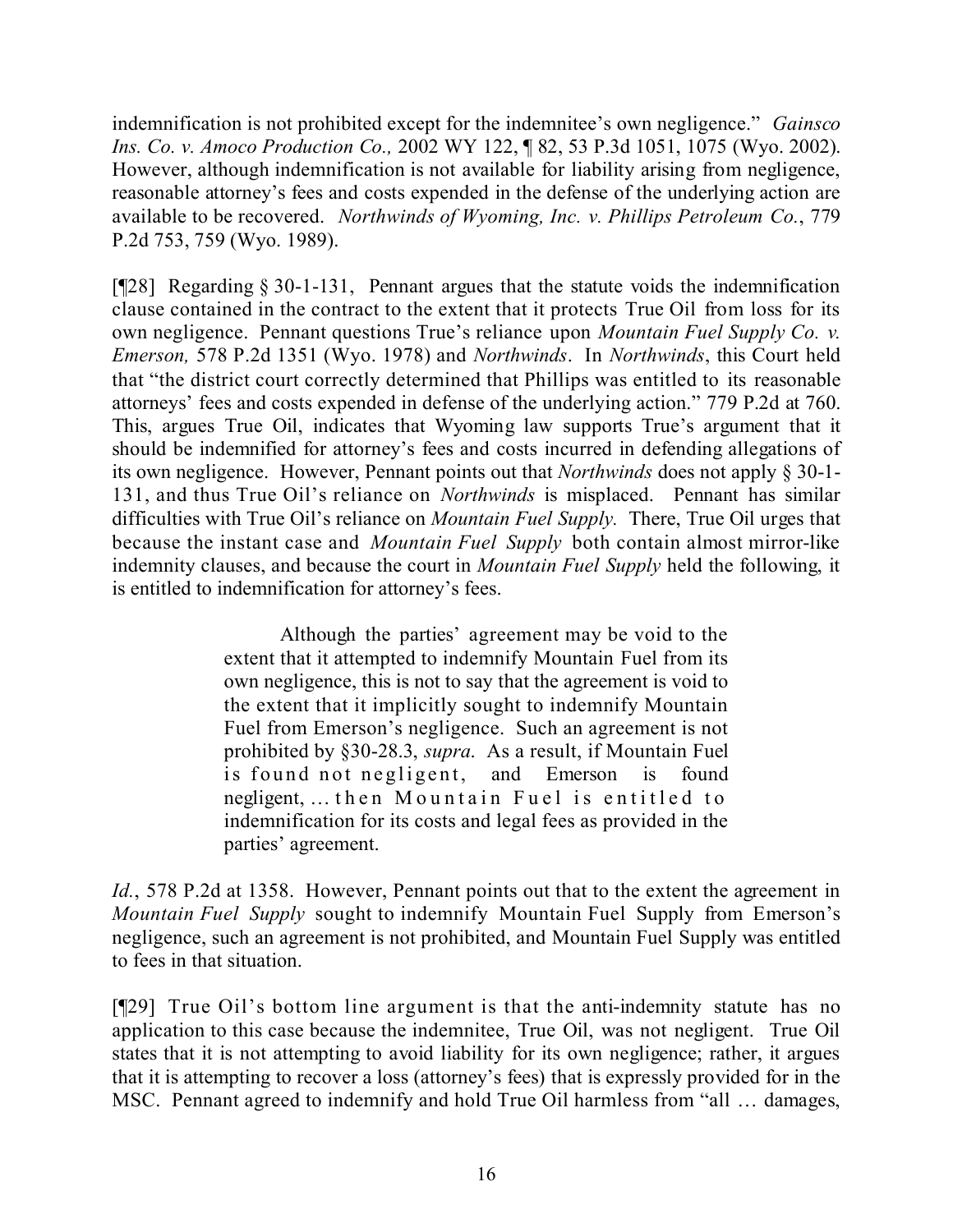losses … and expenses, including attorneys' fees, … arising out of [Pennant's acts, omissions and/or negligence]."

[¶30] We agree with True Oil and find the beginning of our analysis in the simplest of places – the freedom to contract. In *Roussalis v. Wyoming Medical Center, Inc.,* 4 P.3d 209, 247 (Wyo. 2000)*,* this Court held that it does not lightly interfere with the freedom of contract between parties, and reiterated its reluctance to nullify the provisions of a contract made by competent parties. Furthermore, we note that the district court determined the accident that injured Van Norman was caused 100% by Pennant. Thus, the indemnification provision in the MSC was not a basis to be relied upon by the district court in denying True Oil's request for attorney's fees. It is a valid and enforceable part of the MSC. Consistent with our ruling in *Gainsco*, we take note that in a similar case, *Mid-Continent Casualty Co. v. True Oil Co.*, Case No. 05-CV-258J, *Order on Cross Motions for Summary Judgment*, p.18 (U.S.D.C. Wyo. 2006), the federal district court concluded:

> … the contract is invalidated **only** to the extent that the agreement is one purporting to relieve True Oil from liability for its own negligence and not from vicarious liability claims brought under a respondeat superior theory. [Emphasis in original.]

[¶31] Relieving True Oil of any negligence, but then denying its attorney's fees in defending itself against Pennant was an abuse of discretion by the district court. True Oil is thus entitled to its attorney's fees incurred in defending the claims associated to this case, prior to March 16, 2005.

## *Attorney's fees incurred after December 7, 2005*

[¶32] The district court denied True Oil's request for reimbursement of its attorney's fees incurred after December 7, 2005, without giving any basis or explanation.

[¶33] The majority rule is that a party is not entitled to its fees and costs incurred in establishing its right to indemnity:

> The general, and virtually unanimous rule appears to limit the allowance of such fees to the defense of the claim indemnified against and not to extend such allowance for services rendered in establishing the right to indemnification. 41 Am.Jur.2d, *Indemnity*, § 36 (Supp. 1974); 42 C.J.S. *Indemnity*, § 13d (1944) . . . [I]n the absence of *express* contractual terms to the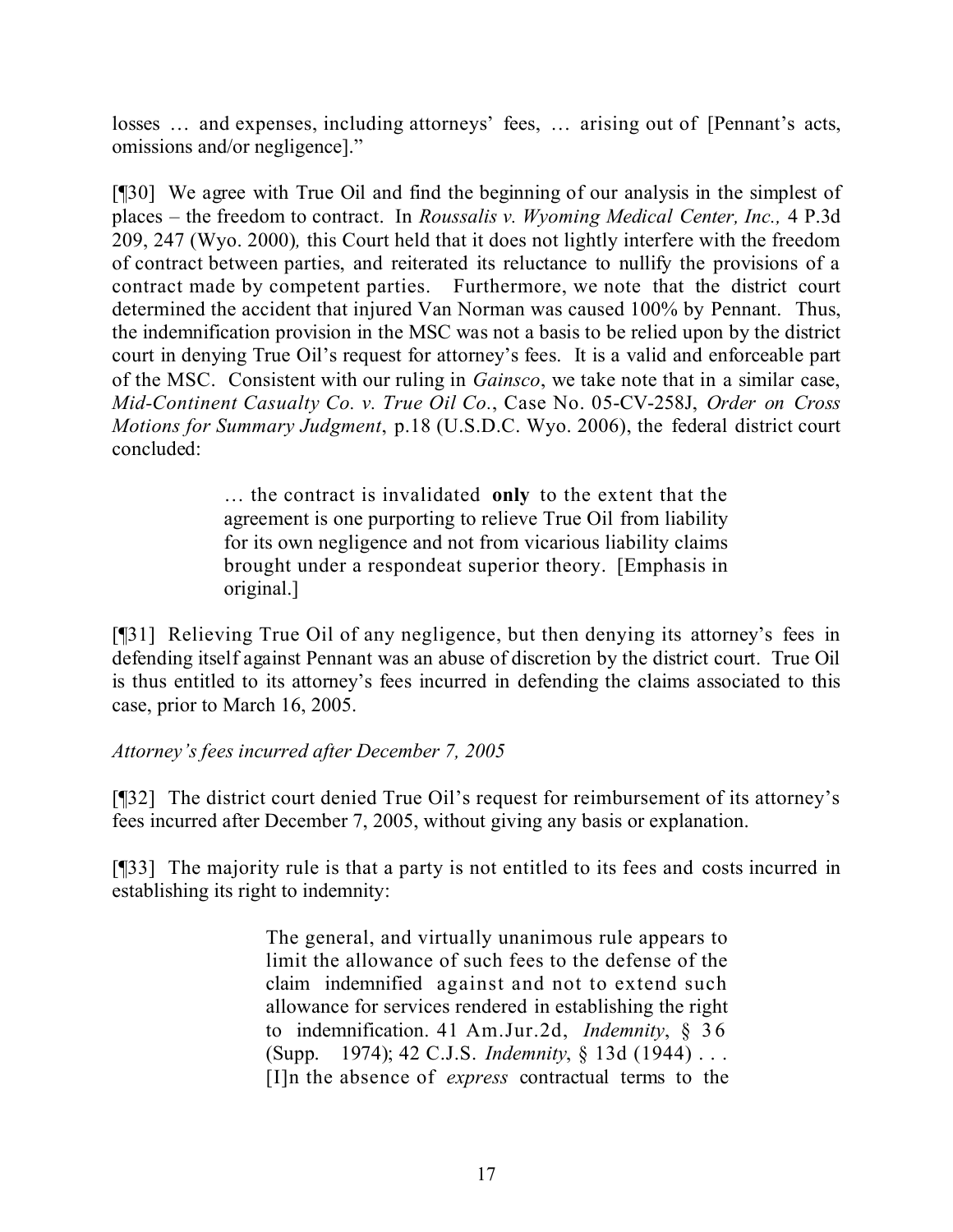contrary, an indemnitee may not recover legal fees incurred in establishing his right to indemnification.

*Jones v. Strom Construction Co., Inc.* (1974), 84 Wash.2d 518, 527 P.2d 1115, 1119.

*Amazi v. Atlantic Richfield Co*., 816 P.2d 431, 434-35 (Mont. 1991). See also *Citadel Corp. v. All-South Subcontractors, Inc.*, 458 S.E.2d 711, 712-713 (Ga. App. 1995); *Seifert v. Regents of University of Minnesota*, 505 N.W.2d. 83, 86-87 (Minn. App. 1993).

[¶34] The indemnification clause at issue in the present case provides for the recovery of legal expenses, including attorney's fees incurred in the defense of a claim. Nothing in the clause suggests that it provides for the recovery of legal expenses incurred in establishing the right to indemnity. It is true in part that the attorney's fees that True Oil incurred in prosecuting its third-party complaint were those necessary to prove that Pennant breached the MSC, and that Pennant's breach was the sole cause of the accident injuring Van Norman. However, True Oil's attorney's fees incurred after December 7, 2005, were generally spent on its attempt to establish its right to indemnification. The MSC between True Oil and Pennant does not expressly provide for the recovery of attorney's fees incurred in an action to establish indemnity. Accordingly, the trial court did not abuse its discretion when it determined that True Oil was not entitled to attorney's fees incurred after December 7, 2005.

## **2. Prejudgment Interest**

[¶35] True Oil also claims error in the trial court's refusal to award prejudgment interest. Prejudgment interest is an appropriate element of damages in some cases. *Millheiser v. Wallace*, 2001 WY 40, ¶ 11, 21 P.3d 752, 756 (Wyo. 2001). True Oil takes issue with the trial court's Amended Judgment and Order because it does not contain any explanation of the denial of prejudgment interest. True Oil argues that in exercising its judgment, the trial court should have considered its finding that Pennant was 100% at fault for causing the accident in this case, and accordingly, the court could not have denied True Oil prejudgment interest on the basis of equitable considerations.

[¶36] Prejudgment interest is an accepted form of relief in Wyoming where the claim is "liquidated," which is defined as one that is readily computable by basic mathematical calculation. *Stewart Title Guar. Co. v. Tilden,* 2008 WY 46, ¶ 21, 181 P.3d 94, 101-102 (Wyo. 2008).

> Prejudgment interest is allowed on the theory that an injured party should be fully compensated for his or her loss. It is the compensation allowed by law as additional damages for lost use of money due as damages during the lapse of time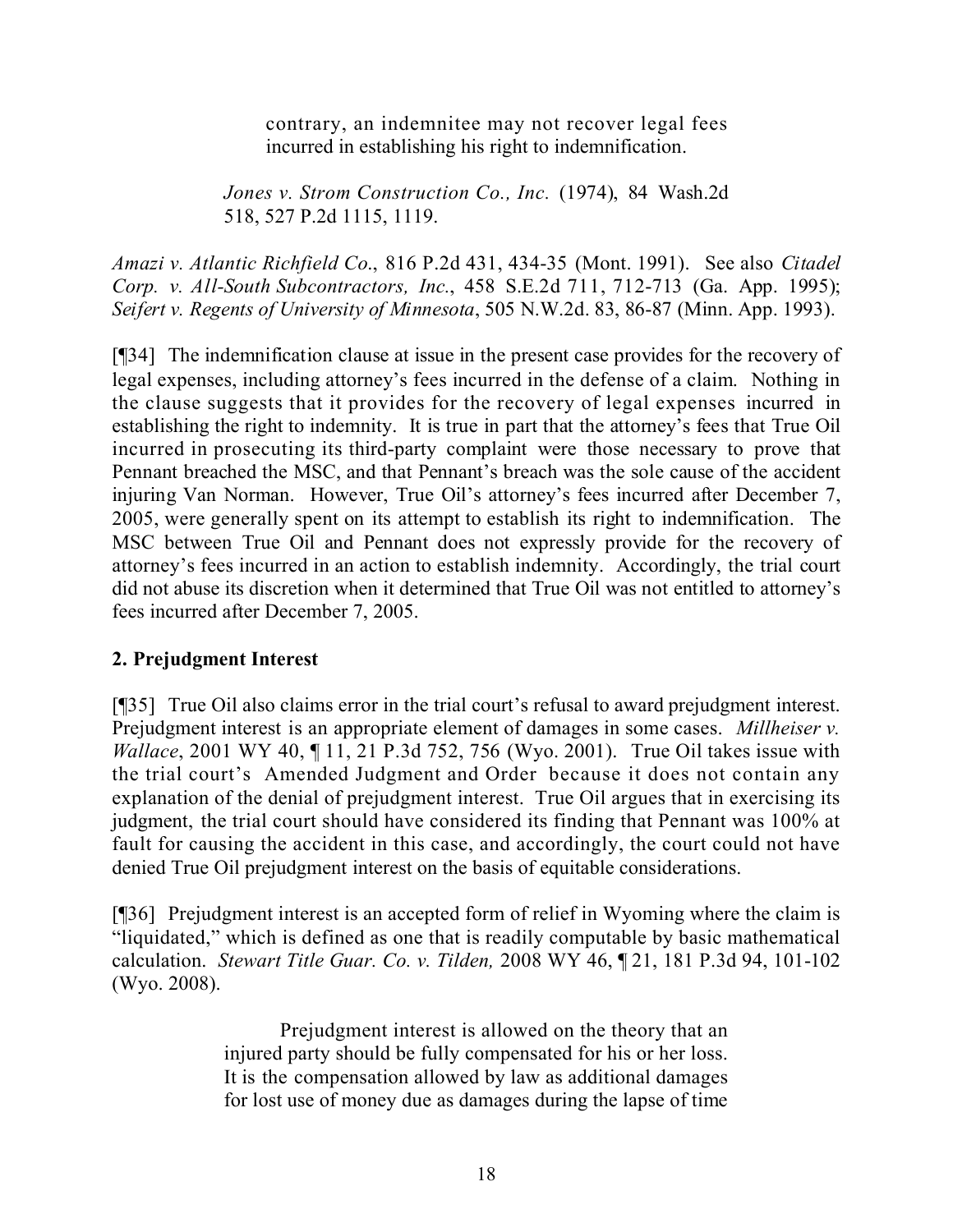between the accrual of the claim and the date of judgment. It is appropriate when the underlying recovery is compensatory in nature and when the amount at issue is easily ascertainable and one upon which interest can be easily computed.

*Id.*, ¶ 28, 181 P.3d at 103-04 (citing 44 Am.Jur. 2d *Interest and Usury* § 39 (2007)). Prejudgment interest constitutes a penalty for failure to pay money when due. *Rissler & McMurry Co. v. Atlantic Richfield Co.,* 559 P.2d 25, 32 (Wyo. 1977)).

[¶37] The general principle is that "'he who retains money which he ought to pay to another should be charged interest upon it.'" 5 Arthur Linton Corbin, *Corbin on Contracts*, § 1046, at 280 n.69 (1964)). The successful claimant is compensated for the lost "use value" of the money owed. *Hansen v. Rothaus*, 730 P.2d 662 (Wash. 1986). That is, an award of prejudgment interest is in the nature of preventing the unjust enrichment of the defendant who has wrongfully delayed payment. See 1 Dan B. Dobbs, *Law of Remedies*, 3.6(3), at 348-49 (2d ed. 1993) ("in many cases the interest award is necessary to avoid unjust enrichment of a defendant who has had the use of money or things which rightly belong to the plaintiff").

[¶38] On December 7, 2005, True Oil paid \$500,000.00 to Christopher Van Norman to settle all claims asserted against it by him. True Oil asserts that this amount was readily computable and, thus, liquidated. According to True Oil, the district court erred by not including prejudgment interest in its Amended Judgment and Order*.*

[¶39] We believe *Wells Fargo Bank v. Hodder,* 2006 WY 128, ¶ 60, 144 P.3d 401, 420- 21 (Wyo. 2006), is instructive in this instance. There, we stated:

> Prejudgment interest is an appropriate element of damages in some cases. *Millheiser v. Wallace*, 2001 WY 40, ¶ 11, 21 P.3d 752, 755 (Wyo. 2001). We have approved the award of prejudgment interest on liquidated sums in breach of contract actions when the amount due is readily computable by simple mathematical calculation. *Id*.

[¶40] In *Laramie Rivers Co. v. Pioneer Canal Co*., 565 P.2d 1241, 1245 (Wyo. 1977), we clarified that a mere difference of opinion as to the amount due or as to liability does not preclude prejudgment interest if the amount sought to be recovered is a sum certain, and the party from whom payment is sought receives notice of the amount sought. In *Laramie Rivers*, the amount sought to be recovered was established prior to entry of judgment by a written billing statement for a fixed amount. This Court remanded the case to the district court for determination of when the debtor received notice of the fixed amount claimed.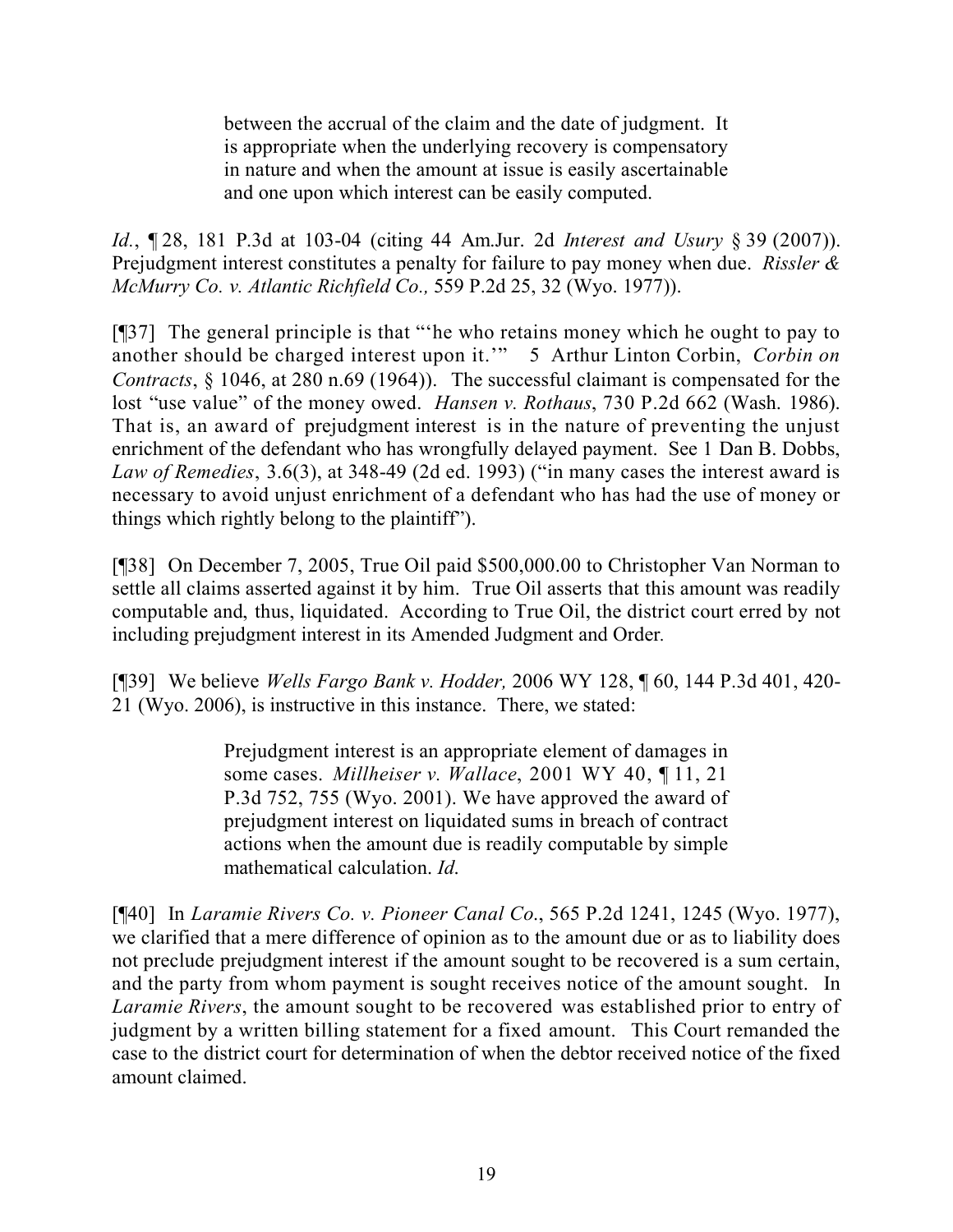[¶41] In the instant case, the amount sought to be recovered was a sum certain of which Pennant had notice prior to the trial court's decision. Both parties were well aware of the settlement amount between True Oil and Van Norman, as was the court. As True Oil suggests, and we agree, the \$500,000.00 sum awarded by the court was a liquidated sum. Given the circumstances present in this case, we reverse the trial court's ruling that this was not an appropriate case for prejudgment interest.

#### **CONCLUSION**

[¶42] We affirm the ruling on the breach of contract claim. Pennant breached its contract with True Oil, and the court's award of \$500,000.00 to True Oil is affirmed.

[¶43] Regarding attorney's fees, we conclude that the trial court was half right in its decision. Reversing the trial court, we conclude that True Oil is entitled to its attorney's fees incurred in defending the claims associated with this case, prior to March 16, 2005. However, we affirm the court's ruling that True Oil is not entitled to attorney's fees incurred after December 7, 2005.

[¶44] Finally, the trial court's ruling that this was not an appropriate case for prejudgment interest is reversed.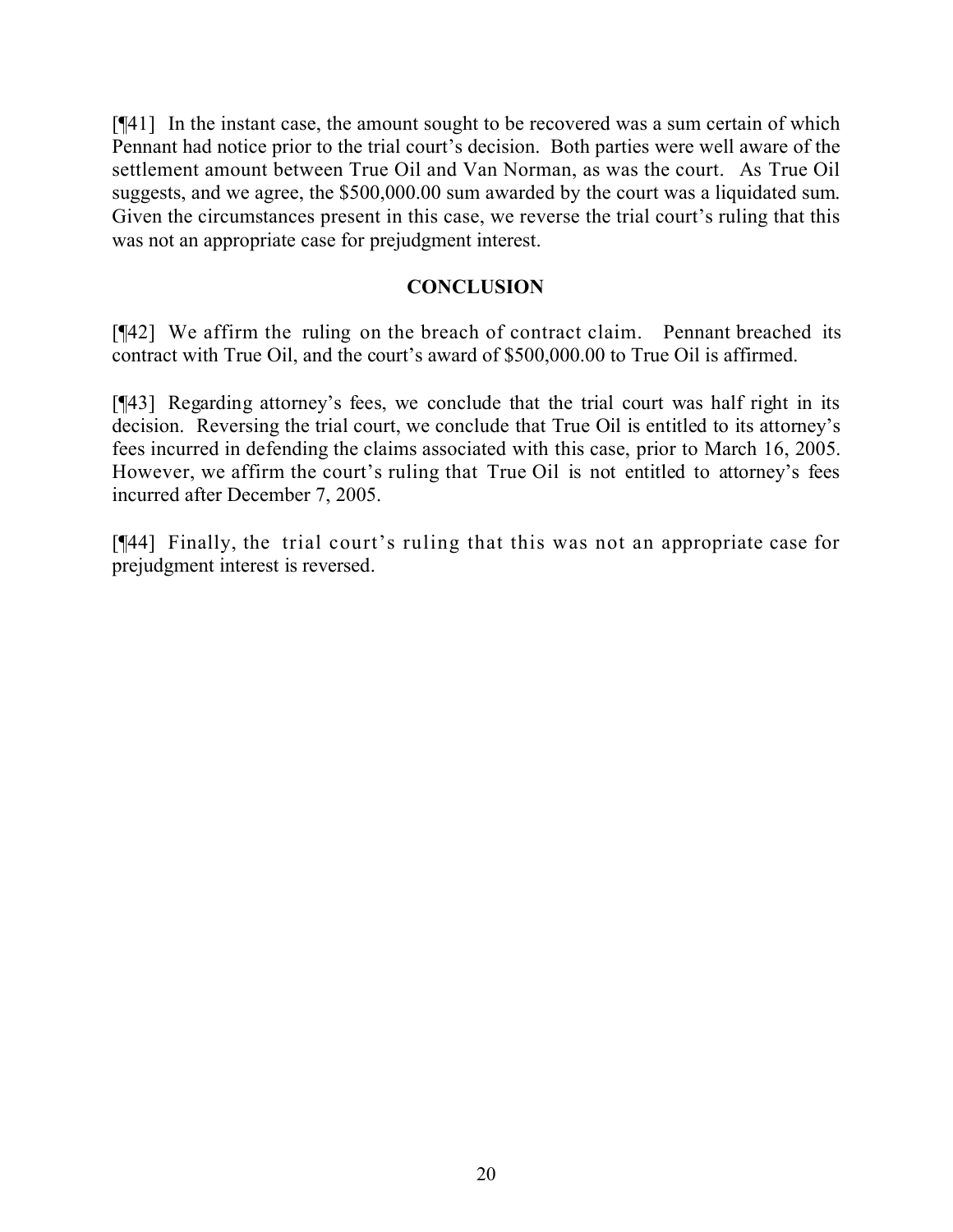**BURKE, Justice,** concurring in part and dissenting in part.

[¶45] I concur in part and dissent in part. I disagree with the majority's decision to reverse the district court's denial of True's claim for attorney fees incurred prior to the filing of the amended complaint. I would affirm on this issue because, prior to the filing of the amended complaint, True was being sued solely for its own negligence. Any agreement to indemnify True for its own negligence was void pursuant to Wyo. Stat. Ann. § 30-1-131(a)(iii) (LexisNexis 2009):

## **§ 30-1-131. Provisions for indemnity in certain contracts; invalidity.**

(a) **All agreements**, covenants or promises contained in, collateral to or affecting any agreement **pertaining to any well for oil, gas or water, or mine for any mineral, which purport to indemnify the indemnitee against loss or liability** for damages for:

- (i) Death or bodily injury to persons;
- (ii) Injury to property; or

(iii) Any other loss, damage, or expense arising under either (i) or (ii) from:

> (A) The sole or concurrent negligence of the indemnitee or the agents or employees of the indemnitee or any independent contractor who is directly responsible to such indemnitee; or

> (B) From any accident which occurs in operations carried on at the direction or under the supervision of the indemnitee or an employee or representative of the indemnitee or in accordance with methods and means specified by the indemnitee or employees or representatives of the indemnitee, **are against public policy and are void and unenforceable to the extent that such contract of indemnity by its terms purports to relieve the indemnitee from loss or liability for his own negligence.** This provision shall not affect the validity of any insurance contract or any benefit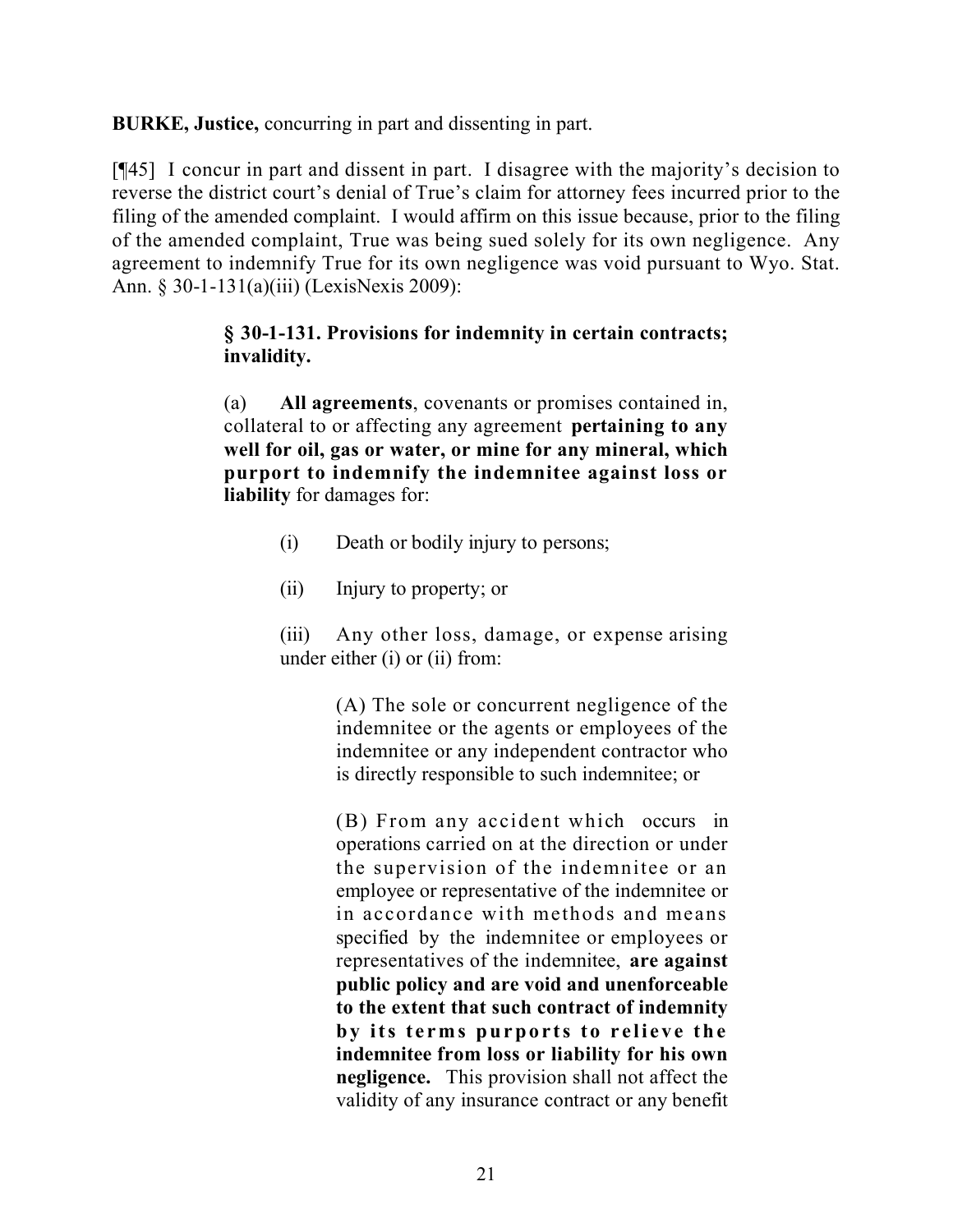conferred by the Worker's Compensation Law [§§ 27-14-101 through 27-14-805] of this state.

(Emphasis added.)<sup>3</sup> The contractual obligation at issue here and the impact of Wyo. Stat. Ann. § 30-1-131 on that obligation was addressed, albeit in a slightly different context, by the federal district court for the District of Wyoming in *Mid-Continent Casualty Co. v. True Oil Co.*, Case No. 05-CV-258-J (U.S.D.C. Wyo. 2006), referenced in the majority opinion.

[¶46] There were two lawsuits in federal court regarding Mid-Continent's obligation to defend and indemnify True for claims asserted by Mr. Van Norman in this case. The first action was initiated by True after Mid-Continent had rejected True's initial demand that Mid-Continent provide a defense and indemnify True for claims made by Mr. Van Norman. Mid-Continent based its denial on its claim that the indemnity provision in True's contract with Pennant "was void as violating public policy of Wyo. Stat. § 30-1- 131." Judge Johnson agreed with Mid-Continent and granted its motion for summary judgment. True appealed and the decision was affirmed. According to Judge Johnson: "This Court, and the Tenth Circuit, determined that the indemnity provision whereby Pennant agreed to hold True Oil harmless for True Oil's own negligence arising out of the work to be performed by Pennant had no effect due to Wyo. Stat. § 30-1-131, the Wyoming oilfield anti-indemnity statute."

[¶47] Shortly after Judge Johnson entered summary judgment against True, the district court in this action allowed Mr. Van Norman to file his amended complaint. This led to a second round of litigation in federal court. This time, Judge Johnson determined that True was entitled to indemnification for the vicarious liability claims:

> The Court need not reiterate all facts and arguments that have been raised and asserted in this litigation further to determine that Mid-Continent's arguments are without merit. Pennant agreed to indemnify True in the MSC. Coverage for this agreement is provided for in the CGL. The agreement to indemnify is void only to the extent that it was one which purported to relieve True Oil from loss of liability caused by True Oil's own negligence. The agreement providing for indemnification from all claims and damages caused by the negligence of others, which would include the claims of vicarious liability in this case, is valid and enforceable under applicable Wyoming law.

 $3\,$  It is undisputed that the indemnity agreement at issue in this case is an "agreement ... pertaining to any well for oil, gas or water ... which purport [s] to indemnity the indemnitee against loss or liability for damages."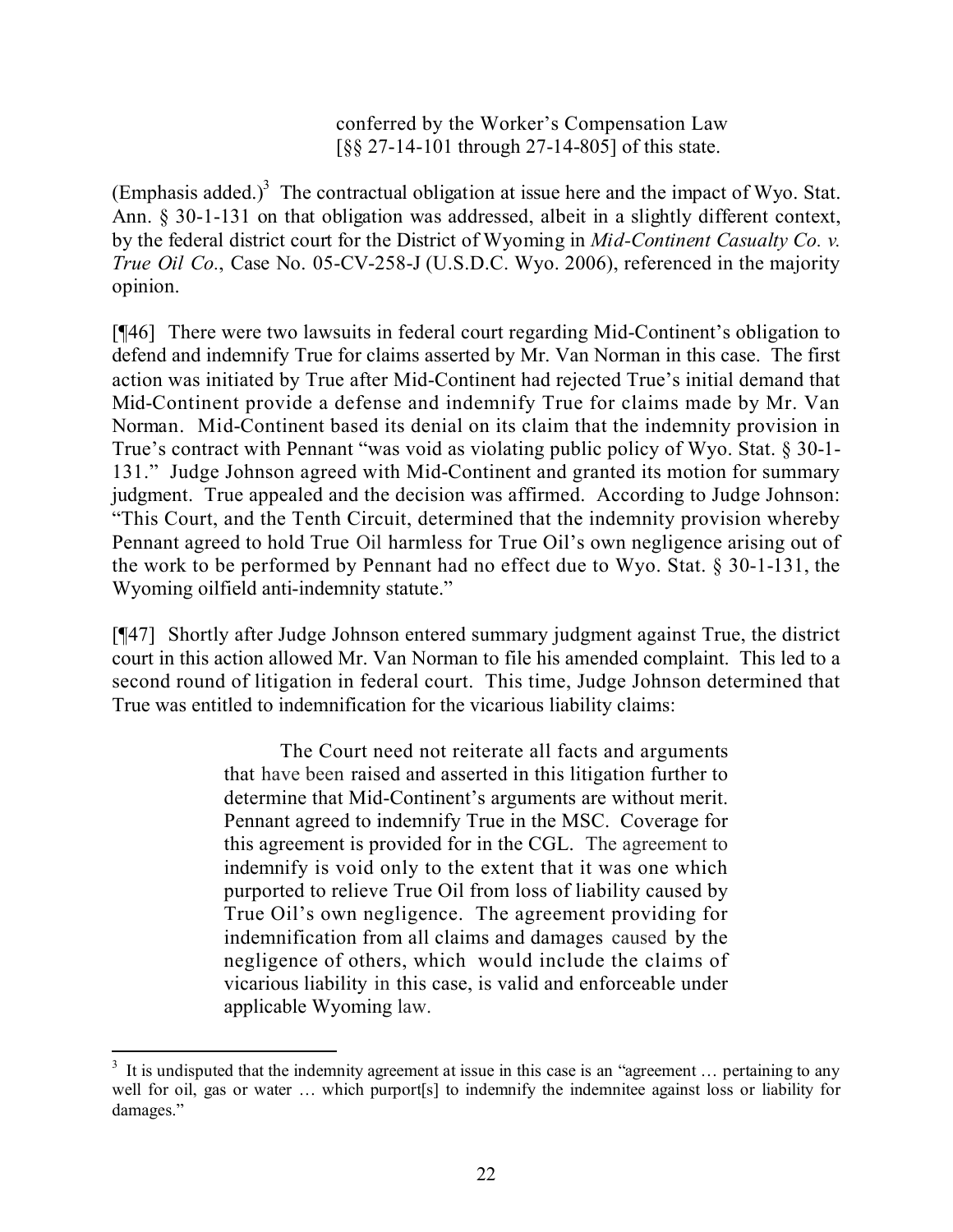The Tenth Circuit recognized that were it not for the operation of Wyo. Stat. Ann. § 30-1-131, an insured contract would exist between Pennant and True and -- and, accordingly, True Oil would be an additional insured on Pennant's CGL policy with Mid-Continent. *True Oil Co. v. Mid-Continent Casualty Co.*, 173 Fed. Appx. at 650. The Tenth Circuit did not go on, however, to consider whether the contract was valid and enforceable to the extent that it did not violate the Wyoming anti-indemnity statute. This Court believes that had the circuit court considered the issue if it had been before that court, it would have reached the same conclusion that this Court reaches here. This Court finds that the contract is invalidated only to the extent that the agreement is one purporting to relieve True Oil from liability for its own negligence and not from vicarious liability claims brought under a respondeat superior theory.

Accordingly, the Court finds that the motion for partial summary judgment filed by True, seeking a determination that it is entitled to seek indemnification for the late-raised allegations of vicarious liability in the Van Norman litigation, should be granted. To the extent that Mid-Continent's motion and responses seek a contrary determination, the request will be denied.

(Footnotes and emphasis omitted.)

…

[¶48] Despite finding for True on its indemnity claim arising from the vicarious liability allegations in the amended complaint, Judge Johnson specifically denied True's claim for attorney fees incurred prior to the filing of the amended complaint:

> True has argued that Mid-Continent must pay all costs incurred by True in defending all of this related litigation. This Court disagrees. It is true that Wyoming law requires an insurer to defend an entire action. *Shoshone First Bank v. Pacific Employers Ins. Co.*, 2 P.3d 510 (Wyo. 2000). Mid-Continent has tendered a defense to True for the vicarious liability allegations asserted against it in the Van Norman litigation, under a reservation of rights. True urges this Court to determine as a matter of law that True is entitled to recover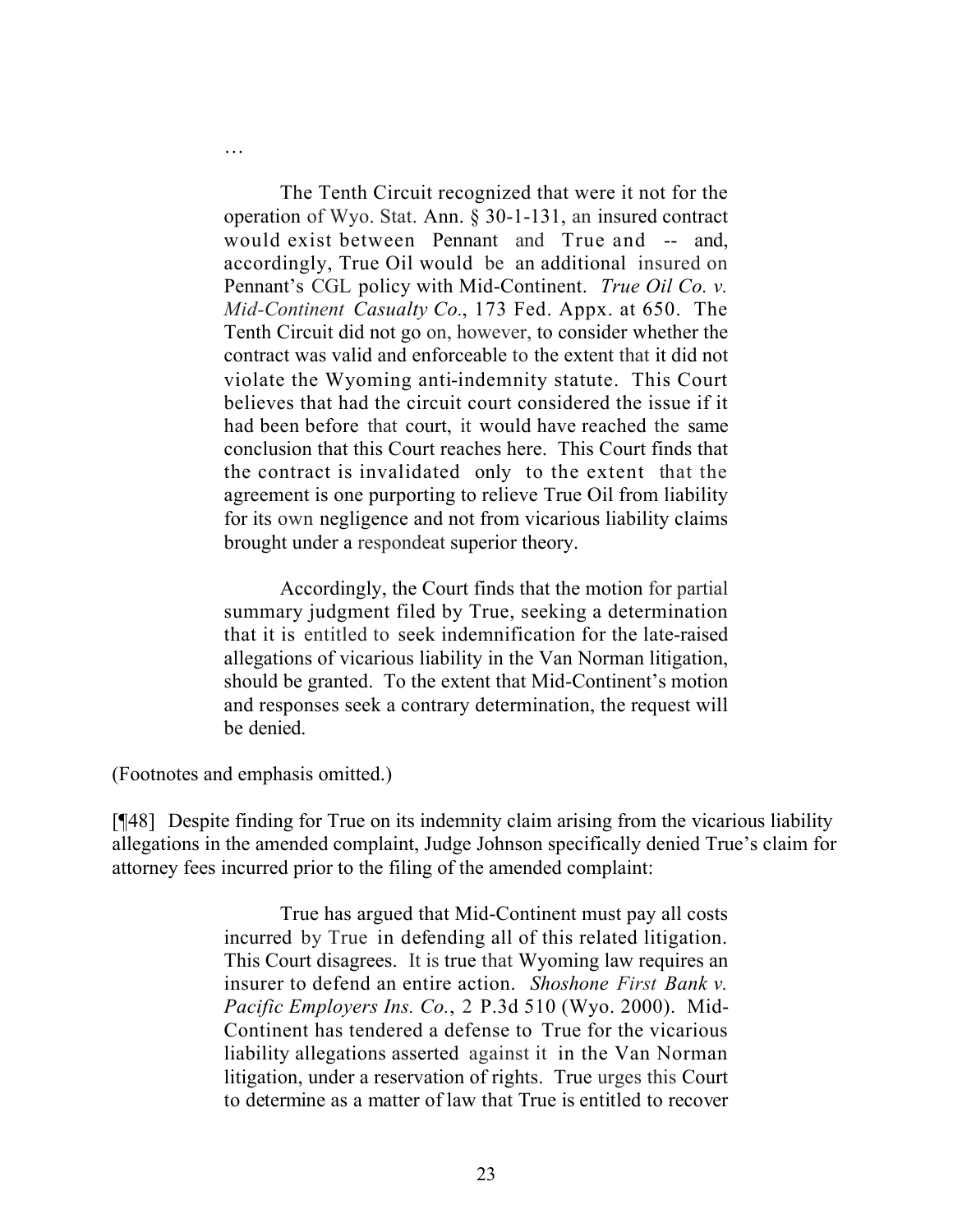all costs associated in this litigation, under *Shoshone First Bank*.

The Court does not agree that *Shoshone First Bank* compels the result True urges. *Shoshone First Bank* does state that, "unless a policy between an insured and an insurer provides for allocation of defense costs in the instance in which some claims are covered and some are not, Wyoming will not allow allocation of defense costs from the insurer to the insured." *Id.*, 2 P.3d at 517. In that case, where the policy did not provide coverage for prosecuting a counterclaim, the Wyoming court determined the insurer was not required to assume the expense of prosecuting the insured's counterclaim and permitted the insurer to allocate and recover those costs.

…

This case has essentially been presented as two separate pieces of litigation. The Court believes that **Mid-Continent is not required to pay the costs incurred by True in the Van Norman litigation prior to the amendment of the complaint, as that was not a matter for which there was coverage and it has been determined that Mid-Continent properly refused to defend.** No "apportionment" of covered and non-covered claims is necessary in this case. None of the law cited by True obliges Mid-Continent to pay costs of defending where there was no coverage.

(Emphasis added.) In this case, the district court's decision denying attorney fees for the period prior to the filing of the amended complaint dovetailed with the conclusions reached by Judge Johnson in the federal litigation.

[¶49] The majority's decision to reverse the district court and award attorney fees is essentially premised upon "the freedom to contract" and our precedent as reflected in *Northwinds of Wyo. v. Phillips Petroleum*, 779 P.2d 753 (Wyo. 1989) and *Mountain Fuel Supply Co. v. Emerson*, 578 P.2d 1351 (Wyo. 1978). Both cases are clearly distinguishable from the instant case and the "freedom to contract" has limits. Here, the "freedom to contract" is restricted by Wyo. Stat. Ann. § 30-1-131, which specifically provides that agreements to indemnify an entity for its own negligence "are against public policy and are void and unenforceable." *Northwinds* is inapplicable because this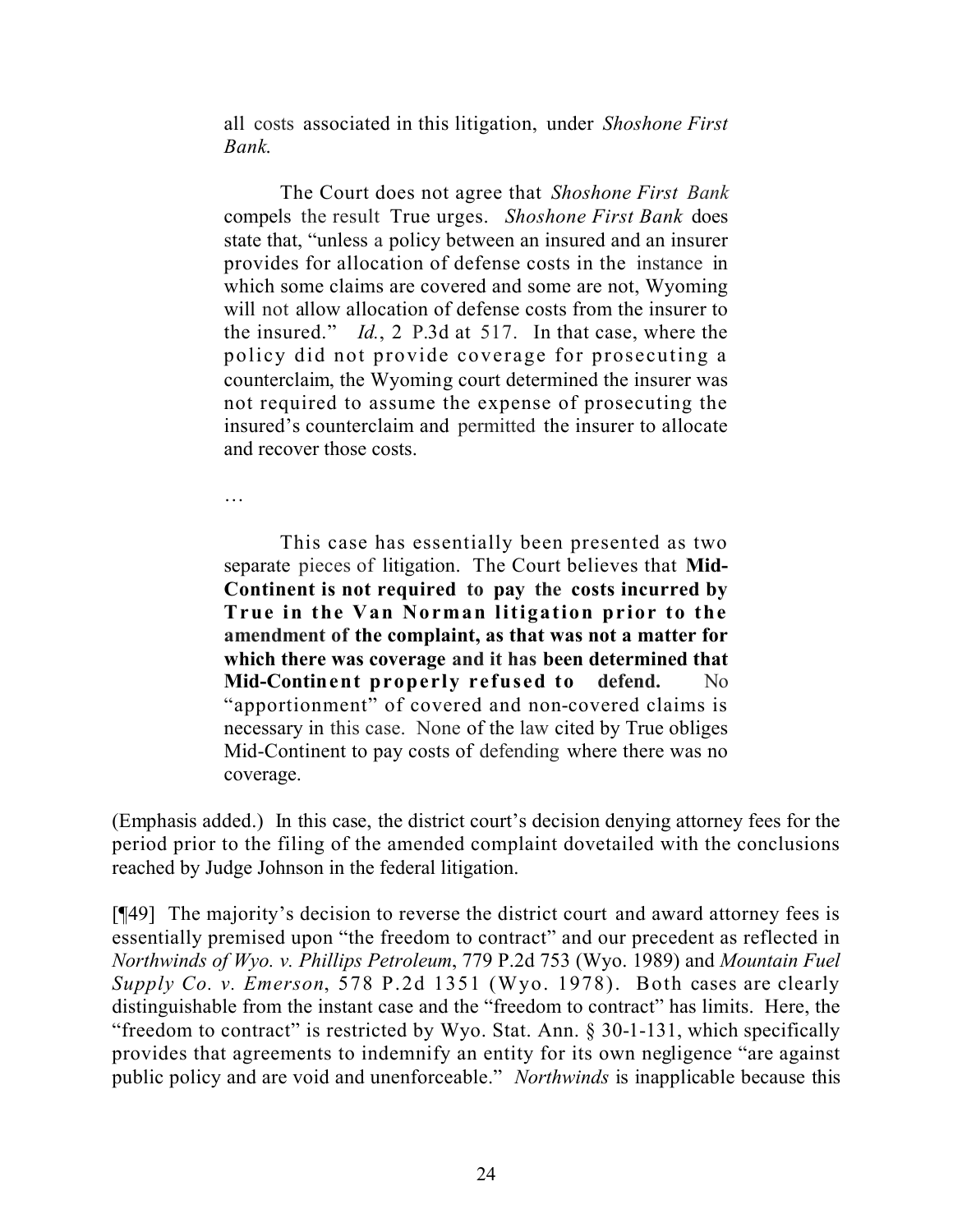Court was not applying Wyo. Stat. Ann.  $\S 30$ -1-131 to the indemnity provision at issue.<sup>4</sup> In *Mountain Fuel Supply*, the Court awarded attorney fees based upon an indemnity provision that was voided in part because it provided indemnification for the indemnitee's own negligence. However, in *Mountain Fuel Supply*, the indemnitee faced potential liability for the negligence of the indemnitor from the inception of the action.<sup>5</sup> That did not happen here and both Judge Johnson and the district court rejected True's claims to the contrary. According to Judge Johnson:

> True has argued that it and Mid-Continent were aware, as early as November 2001, that a vicarious liability claim might be asserted in the Van Norman litigation. Accepting for purposes of the argument that is so, the fact is that no claim against True Oil for vicarious liability was properly pled in the Van Norman litigation until 2005 after this Court's earlier summary judgment disposition.

In the instant case, the district court reached a similar conclusion. In Exhibit E to True's third party complaint against Pennant, True stated:

> We appeared before Judge James this morning to argue True Oil Company's *Motion in Limine* to prevent the Plaintiff from raising or arguing the issue of True's vicarious liability for any negligence of Pennant and Plaintiff Van Norman's opposition to that motion as well as his *Motion to Amend Complaint* to add a vicarious liability allegation. The Plaintiff was taking the position that the original Complaint is broad enough to include vicarious liability and argued that True's written demands on Pennant and Mid-Continent in late 2001 reflected that True was at least anticipating a vicarious liability claim.

> The Judge heard all of the arguments and determined that the Complaint was not broad enough to include a

<sup>4</sup> *See Northwinds*, 779 P.2d at 757 n.5. "Neither party suggests that this is a case to which Wyo. Stat. § 30-1-131 (1977) applies. Section 30-1-131 embodies the legislative public policy determination that contract provisions indemnifying against loss or liability resulting from one's own negligence in an agreement pertaining to wells for oil, gas, or water or mines for minerals shall be void and unenforceable. We agree that § 30-1-131 has no applicability to the instant case." (Internal citation omitted.)

<sup>5</sup> *Mountain Fuel Supply* was decided well before the adoption of comparative fault as reflected in Wyo. Stat. Ann. § 1-1-109. In *Mountain Fuel Supply*, the indemnitee faced potential liability for the full amount of damages because of joint and several liability. *See Haderlie v. Sondgeroth*, 866 P.2d 703, 708 (Wyo. 1993). Prior to the filing of the amended complaint in this case, True faced potential liability only for damages attributable to its own fault. *See* Wyo. Stat. Ann. § 1-1-109.